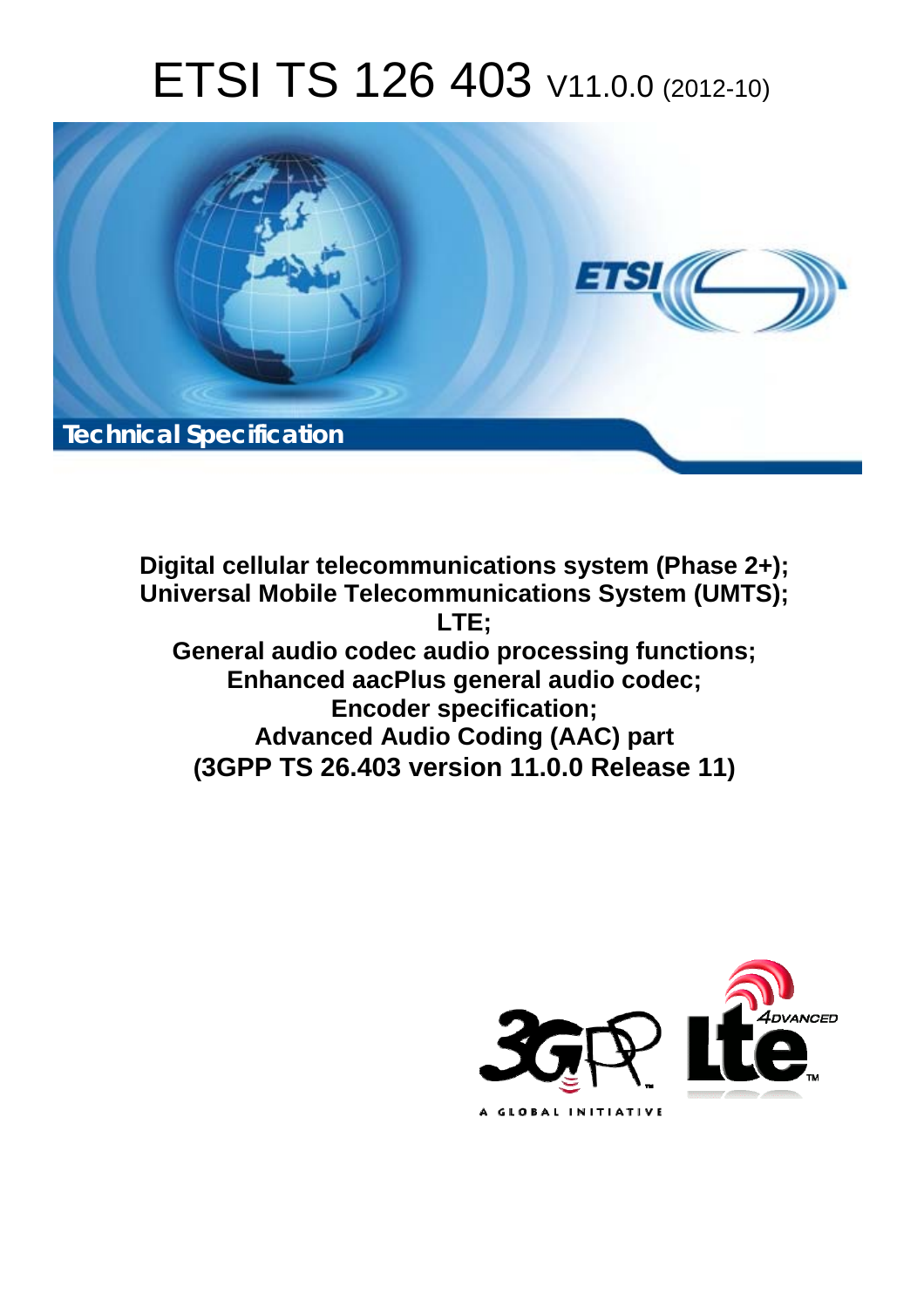Reference RTS/TSGS-0426403vB00

> Keywords GSM, LTE, UMTS

#### *ETSI*

#### 650 Route des Lucioles F-06921 Sophia Antipolis Cedex - FRANCE

Tel.: +33 4 92 94 42 00 Fax: +33 4 93 65 47 16

Siret N° 348 623 562 00017 - NAF 742 C Association à but non lucratif enregistrée à la Sous-Préfecture de Grasse (06) N° 7803/88

#### *Important notice*

Individual copies of the present document can be downloaded from: [http://www.etsi.org](http://www.etsi.org/)

The present document may be made available in more than one electronic version or in print. In any case of existing or perceived difference in contents between such versions, the reference version is the Portable Document Format (PDF). In case of dispute, the reference shall be the printing on ETSI printers of the PDF version kept on a specific network drive within ETSI Secretariat.

Users of the present document should be aware that the document may be subject to revision or change of status. Information on the current status of this and other ETSI documents is available at <http://portal.etsi.org/tb/status/status.asp>

If you find errors in the present document, please send your comment to one of the following services: [http://portal.etsi.org/chaircor/ETSI\\_support.asp](http://portal.etsi.org/chaircor/ETSI_support.asp)

#### *Copyright Notification*

No part may be reproduced except as authorized by written permission. The copyright and the foregoing restriction extend to reproduction in all media.

> © European Telecommunications Standards Institute 2012. All rights reserved.

**DECT**TM, **PLUGTESTS**TM, **UMTS**TM and the ETSI logo are Trade Marks of ETSI registered for the benefit of its Members. **3GPP**TM and **LTE**™ are Trade Marks of ETSI registered for the benefit of its Members and of the 3GPP Organizational Partners.

**GSM**® and the GSM logo are Trade Marks registered and owned by the GSM Association.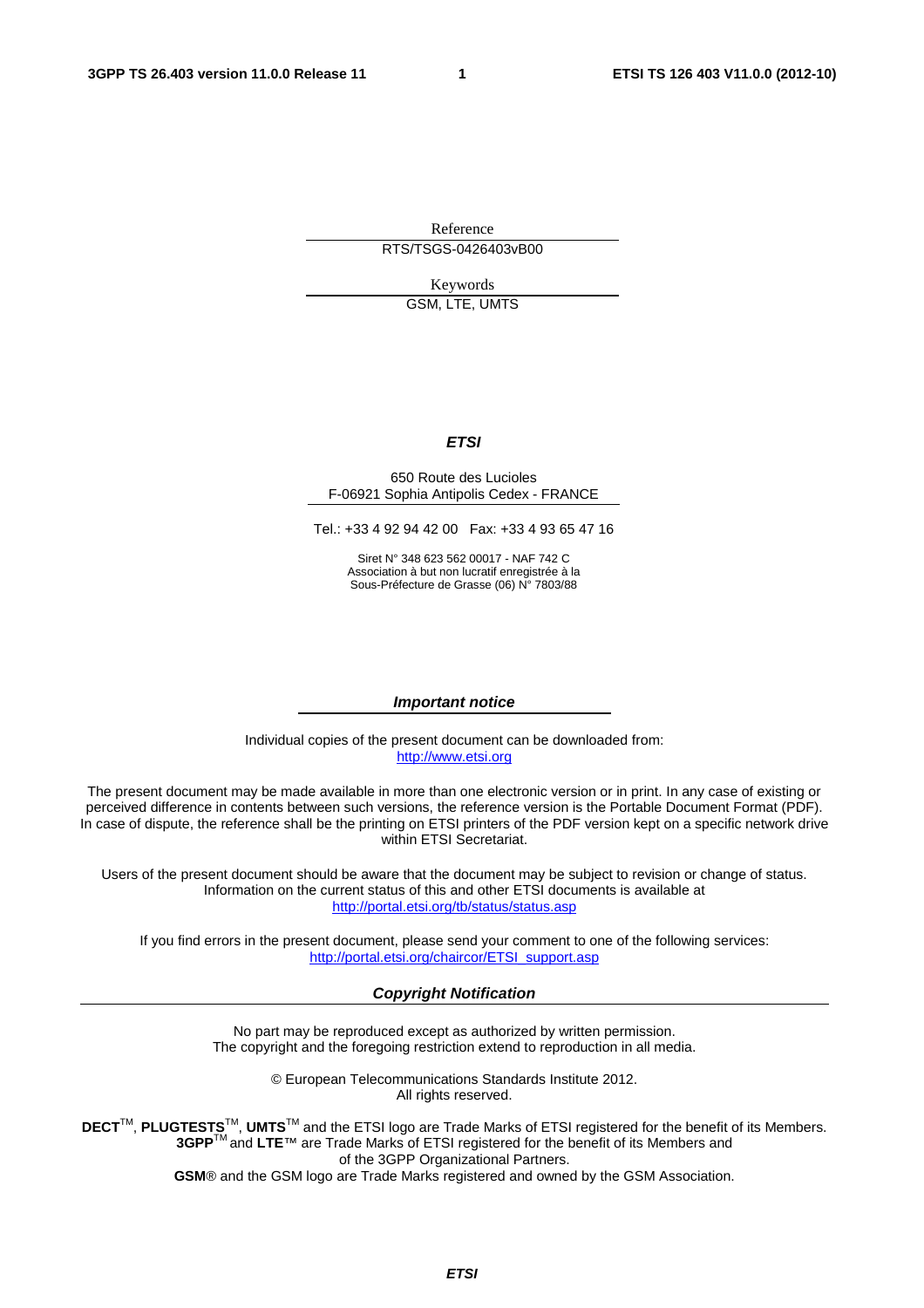# Intellectual Property Rights

IPRs essential or potentially essential to the present document may have been declared to ETSI. The information pertaining to these essential IPRs, if any, is publicly available for **ETSI members and non-members**, and can be found in ETSI SR 000 314: *"Intellectual Property Rights (IPRs); Essential, or potentially Essential, IPRs notified to ETSI in respect of ETSI standards"*, which is available from the ETSI Secretariat. Latest updates are available on the ETSI Web server [\(http://ipr.etsi.org](http://webapp.etsi.org/IPR/home.asp)).

Pursuant to the ETSI IPR Policy, no investigation, including IPR searches, has been carried out by ETSI. No guarantee can be given as to the existence of other IPRs not referenced in ETSI SR 000 314 (or the updates on the ETSI Web server) which are, or may be, or may become, essential to the present document.

# Foreword

This Technical Specification (TS) has been produced by ETSI 3rd Generation Partnership Project (3GPP).

The present document may refer to technical specifications or reports using their 3GPP identities, UMTS identities or GSM identities. These should be interpreted as being references to the corresponding ETSI deliverables.

The cross reference between GSM, UMTS, 3GPP and ETSI identities can be found under [http://webapp.etsi.org/key/queryform.asp.](http://webapp.etsi.org/key/queryform.asp)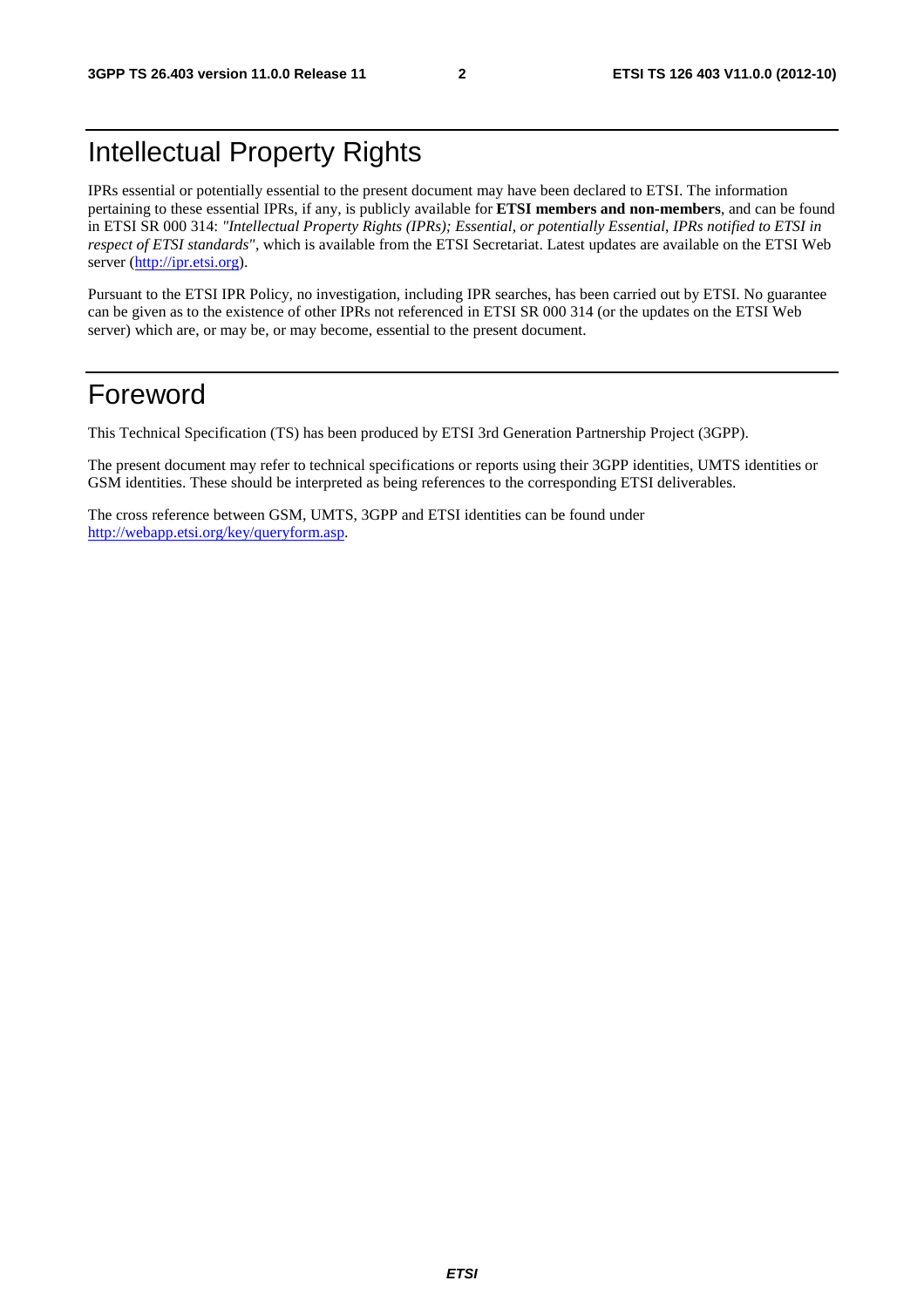$\mathbf{3}$ 

# Contents

| 1                  |  |  |  |  |  |
|--------------------|--|--|--|--|--|
| $\overline{2}$     |  |  |  |  |  |
| 3                  |  |  |  |  |  |
| 3.1                |  |  |  |  |  |
| 3.2                |  |  |  |  |  |
| 3.3                |  |  |  |  |  |
| 4                  |  |  |  |  |  |
| 5                  |  |  |  |  |  |
| 5.1                |  |  |  |  |  |
| 5.2                |  |  |  |  |  |
| 5.3                |  |  |  |  |  |
| 5.4                |  |  |  |  |  |
| 5.4.1              |  |  |  |  |  |
| 5.4.2              |  |  |  |  |  |
| 5.4.2.1            |  |  |  |  |  |
| 5.4.2.2            |  |  |  |  |  |
| 5.4.2.3            |  |  |  |  |  |
| 5.4.2.4            |  |  |  |  |  |
| 5.4.2.5            |  |  |  |  |  |
| 5.4.3              |  |  |  |  |  |
| 5.4.4              |  |  |  |  |  |
| 5.5                |  |  |  |  |  |
| 5.5.1              |  |  |  |  |  |
| 5.5.1.1            |  |  |  |  |  |
| 5.5.1.2<br>5.5.1.3 |  |  |  |  |  |
| 5.5.1.4            |  |  |  |  |  |
| 5.5.1.5            |  |  |  |  |  |
| 5.5.2              |  |  |  |  |  |
| 5.6                |  |  |  |  |  |
| 5.6.1              |  |  |  |  |  |
| 5.6.1.1            |  |  |  |  |  |
| 5.6.1.1.1          |  |  |  |  |  |
| 5.6.1.1.2          |  |  |  |  |  |
| 5.6.1.1.3          |  |  |  |  |  |
| 5.6.1.2            |  |  |  |  |  |
| 5.6.1.3            |  |  |  |  |  |
| 5.6.1.3.1          |  |  |  |  |  |
| 5.6.1.3.2          |  |  |  |  |  |
| 5.6.1.3.3          |  |  |  |  |  |
| 5.6.1.3.4          |  |  |  |  |  |
| 5.6.1.3.5          |  |  |  |  |  |
| 5.6.1.3.6          |  |  |  |  |  |
| 5.6.1.3.7          |  |  |  |  |  |
| 5.6.1.3.8          |  |  |  |  |  |
| 5.6.2<br>5.6.2.1   |  |  |  |  |  |
| 5.6.2.2            |  |  |  |  |  |
| 5.6.2.3            |  |  |  |  |  |
| 5.6.2.4            |  |  |  |  |  |
|                    |  |  |  |  |  |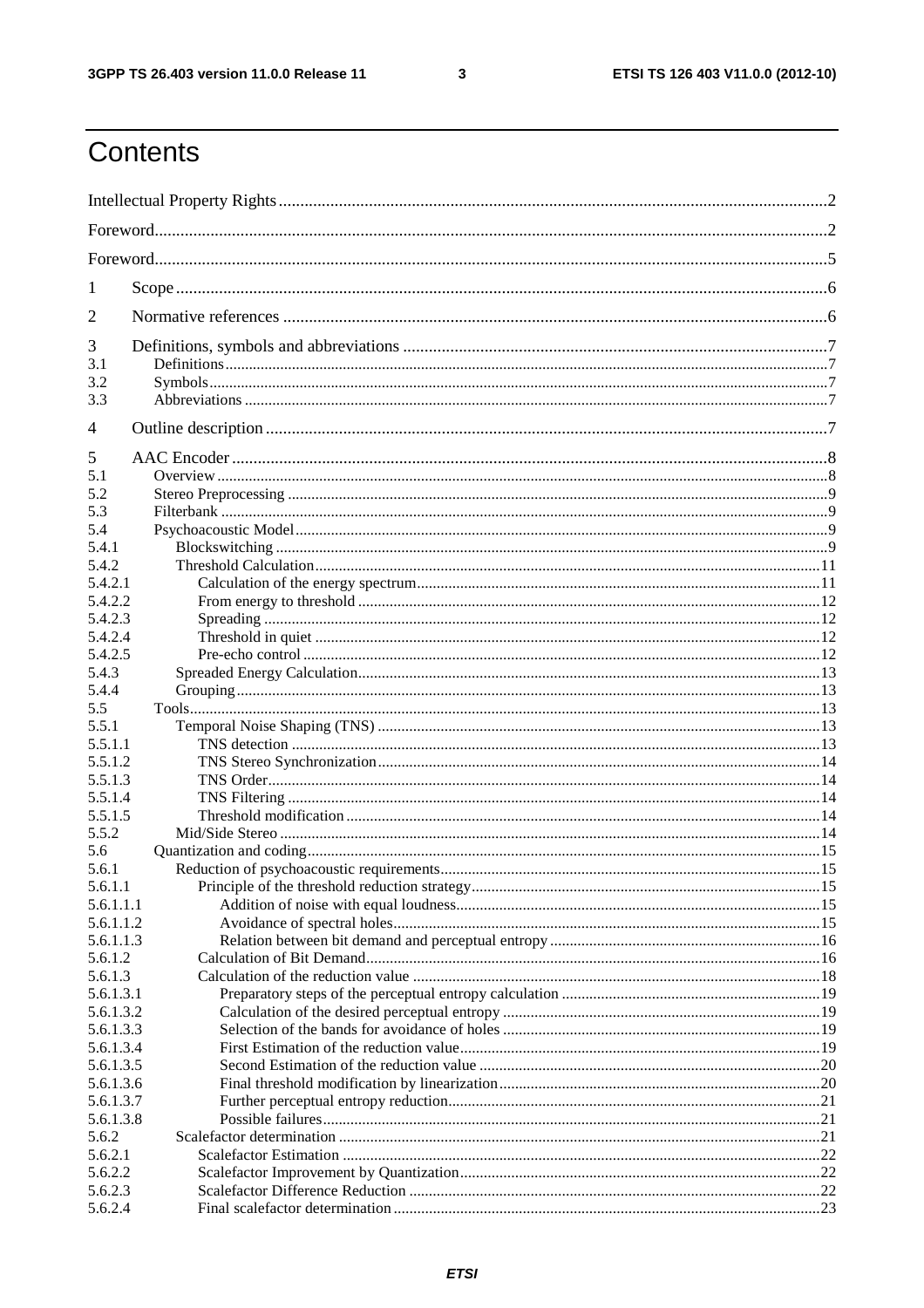$\overline{\mathbf{4}}$ 

| 5.6.3 |  |  |
|-------|--|--|
| 5.6.4 |  |  |
|       |  |  |
|       |  |  |
|       |  |  |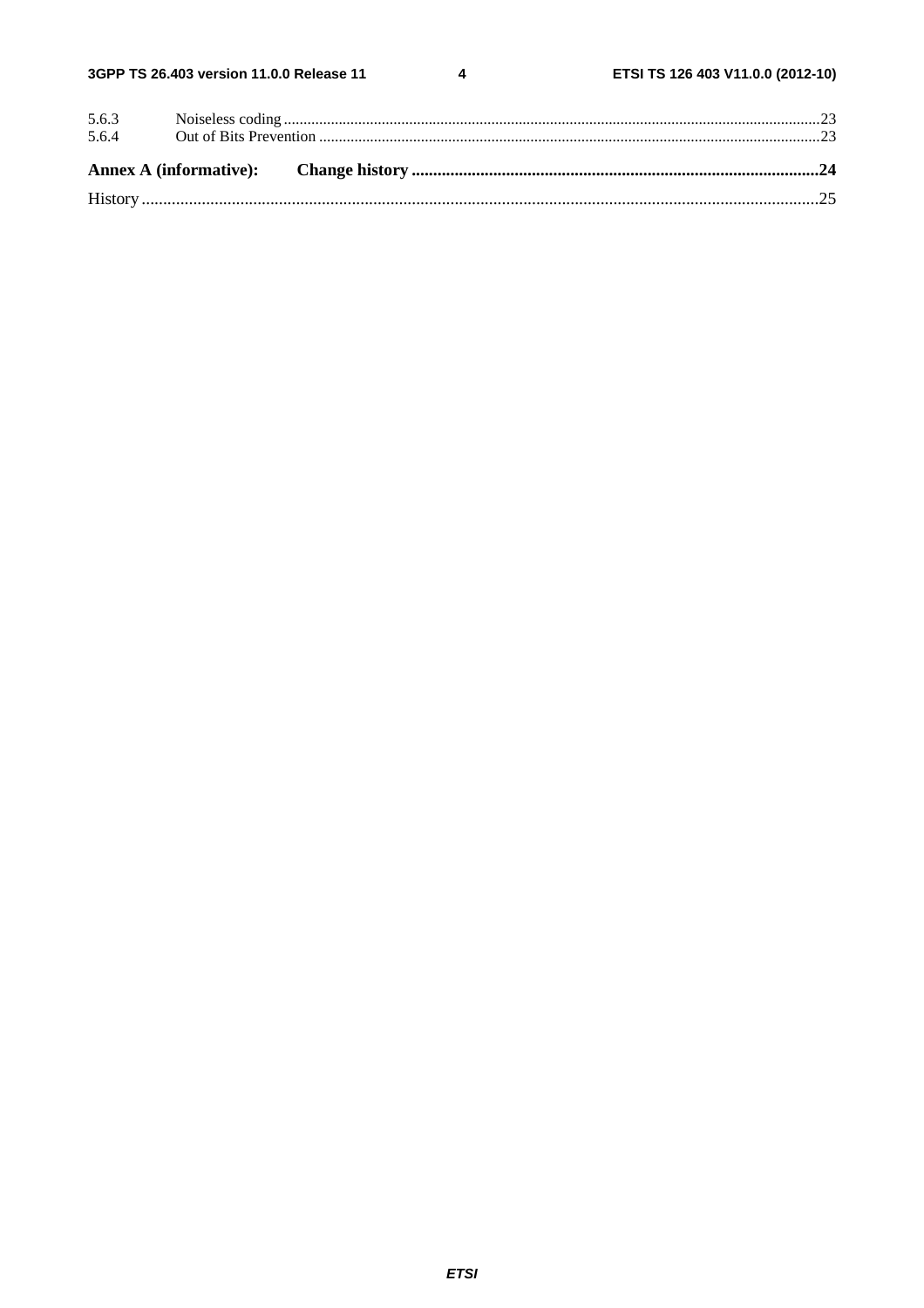# Foreword

The present document describes the detailed mapping of the general audio service employing the aacPlus general audio codec within the 3GPP system.

The contents of the present document are subject to continuing work within the TSG and may change following formal TSG approval. Should the TSG modify the contents of this TS, it will be re-released by the TSG with an identifying change of release date and an increase in version number as follows:

Version x.y.z

where:

- x the first digit:
	- 1 presented to TSG for information;
	- 2 presented to TSG for approval;
	- 3 Indicates TSG approved document under change control.
- y the second digit is incremented for all changes of substance, i.e. technical enhancements, corrections, updates, etc.
- z the third digit is incremented when editorial only changes have been incorporated in the specification;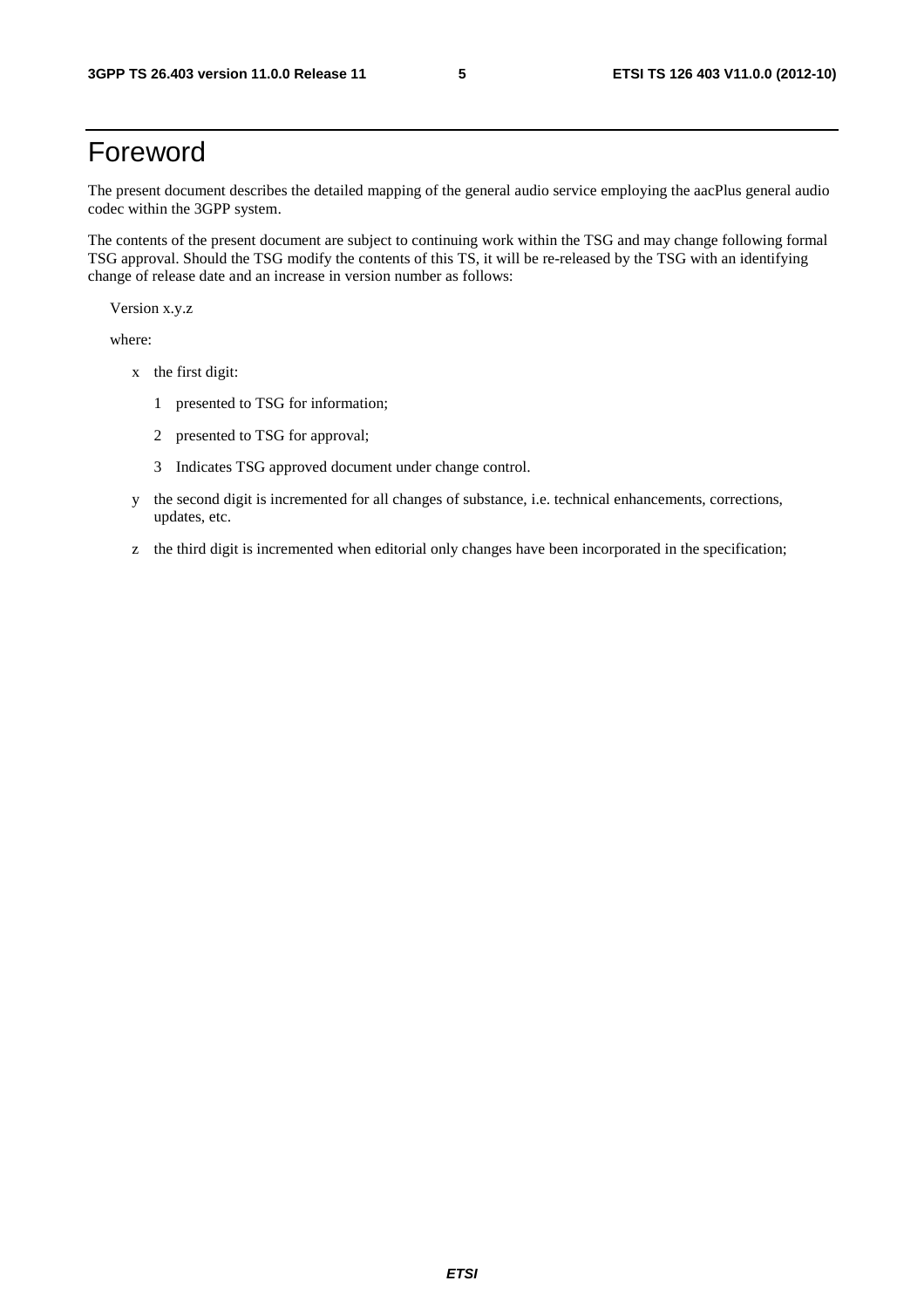# 1 Scope

This Telecommunication Standard (TS) describes the AAC encoder part of the Enhanced aacPlus general audio codec [1].

# 2 Normative references

This TS incorporates by dated and undated reference, provisions from other publications. These normative references are cited in the appropriate places in the text and the publications are listed hereafter. For dated references, subsequent amendments to or revisions of any of these publications apply to this TS only when incorporated in it by amendment or revision. For undated references, the latest edition of the publication referred to applies.

- [1] 3GPP TS 26.401: "Enhanced aacPlus general audio codec; General Description".
- [2] ISO/IEC 14496-3:2001: "Information technology Coding of audio-visual objects Part 3: Audio".
- [3] ISO/IEC 14496-3:2001/Amd.1:2003: "Bandwidth Extension".
- [4] ISO/IEC 14496-3:2001/Amd.1:2003/DCOR1.
- [5] ISO/IEC 14496-3:2001/ Amd.2:2004: "Parametric Coding for High Quality Audio".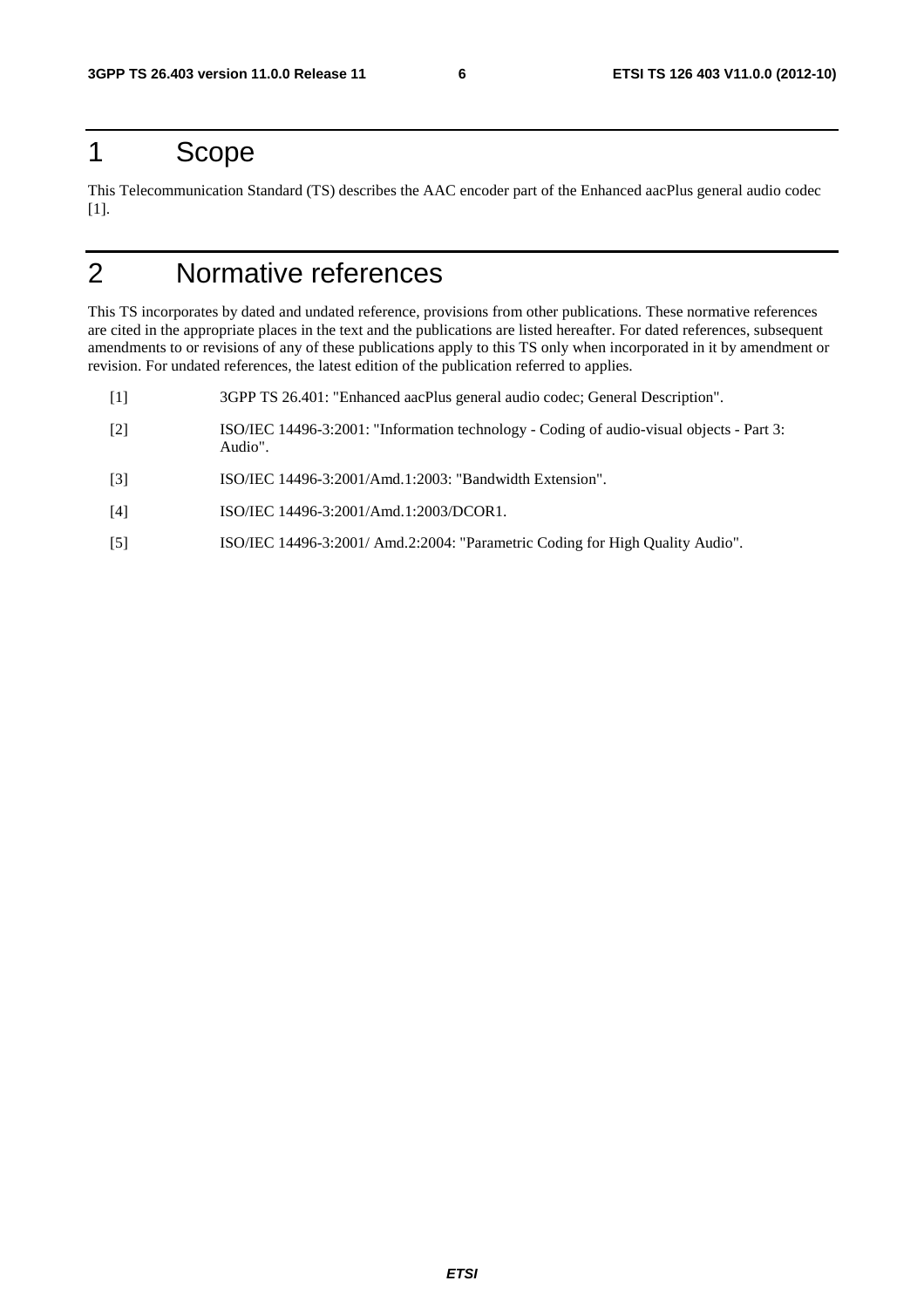# 3 Definitions, symbols and abbreviations

# 3.1 Definitions

For the purposes of this TS, the following definitions apply:

**frame:** time segment associated with one AAC single channel or channel pair element

**frequency coefficient:** output value of the MDCT transform

**scalefactor band:** a group of consecutive frequency coefficients, that will be coded with the same quantizer step size

## 3.2 Symbols

For the purposes of this TS, the following symbols apply:

 $k$  is the current index for the spectral coefficients

 $kOffset(n)$  is the index of the first spectral coefficient in scalefactorband *n* 

*n* is the current scalefactor band

### 3.3 Abbreviations

For the purposes of this TS, the following abbreviations apply.

| AAC              | Advanced Audio Coding                                                                       |
|------------------|---------------------------------------------------------------------------------------------|
| aacPlus          | Combination of MPEG-4 AAC and MPEG-4 Bandwidth extension (SBR)                              |
| Enhanced aacPlus | Combination of MPEG-4 AAC, MPEG-4 Bandwidth extension (SBR) and MPEG-4<br>Parametric Stereo |
| <b>KBD</b>       | Kaiser-Bessel derived                                                                       |
| <b>PE</b>        | perceptual entropy                                                                          |
| <b>SBR</b>       | <b>Spectral Band Replication</b>                                                            |
| <b>TNS</b>       | <b>Temporal Noise Shaping</b>                                                               |
|                  |                                                                                             |

# 4 Outline description

This TS is structured as follows:

Section 5.1 gives an encoder overview description. Section 5.2 gives a detailed description of the stereo preprocessing. Section 5.3 gives a detailed description of the filterbank used in the encoder. Section 5.4 gives a detailed description of the psychoacoustic model. Section 5.5 gives a detailed description of the temporal noise shaping and mid/side stereo tools. Section 5.6 gives a detailed description of the quantization and coding procedure used in the encoder.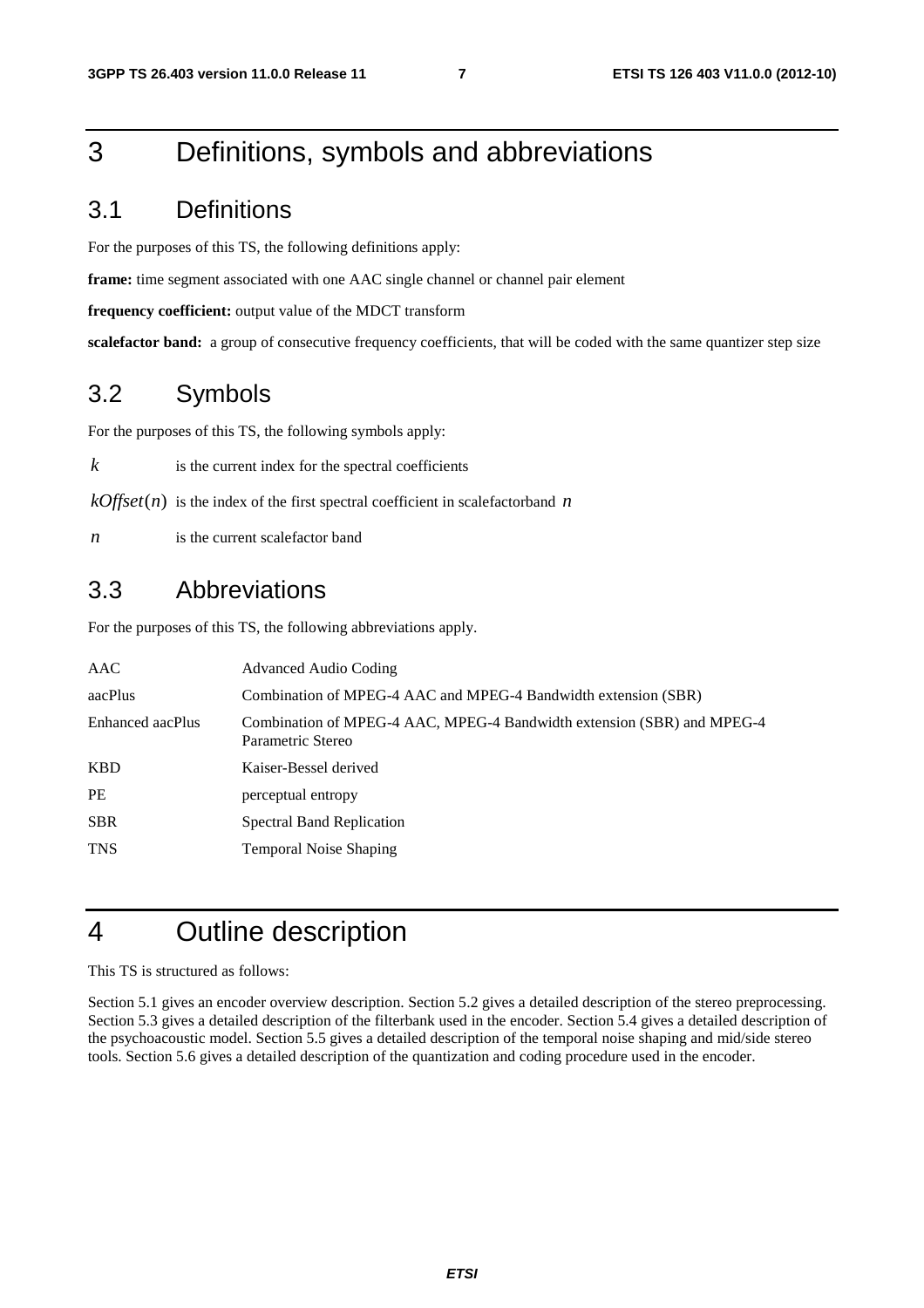# 5 AAC Encoder

### 5.1 Overview

The AAC encoder acts as the core encoding algorithm of the aacPlus system encoding at half the sampling rate of aacPlus. Since aacPlus implements the High Efficiency AAC Profile at Level 2 as defined in [3], the AAC LC object type is used. The AAC LC object type does not implement the Long Term Predictor (LTP) tool. The Level 2 implies a restriction to a maximum of two channels. Furthermore in case of SBR being used, the maximum AAC sampling rate is restricted to 24 kHz whereas if SBR is not used the maximum AAC sampling rate is restricted to 48 kHz.

The basic layout is depicted below.



**Figure 1: AAC Encoder Block Diagram**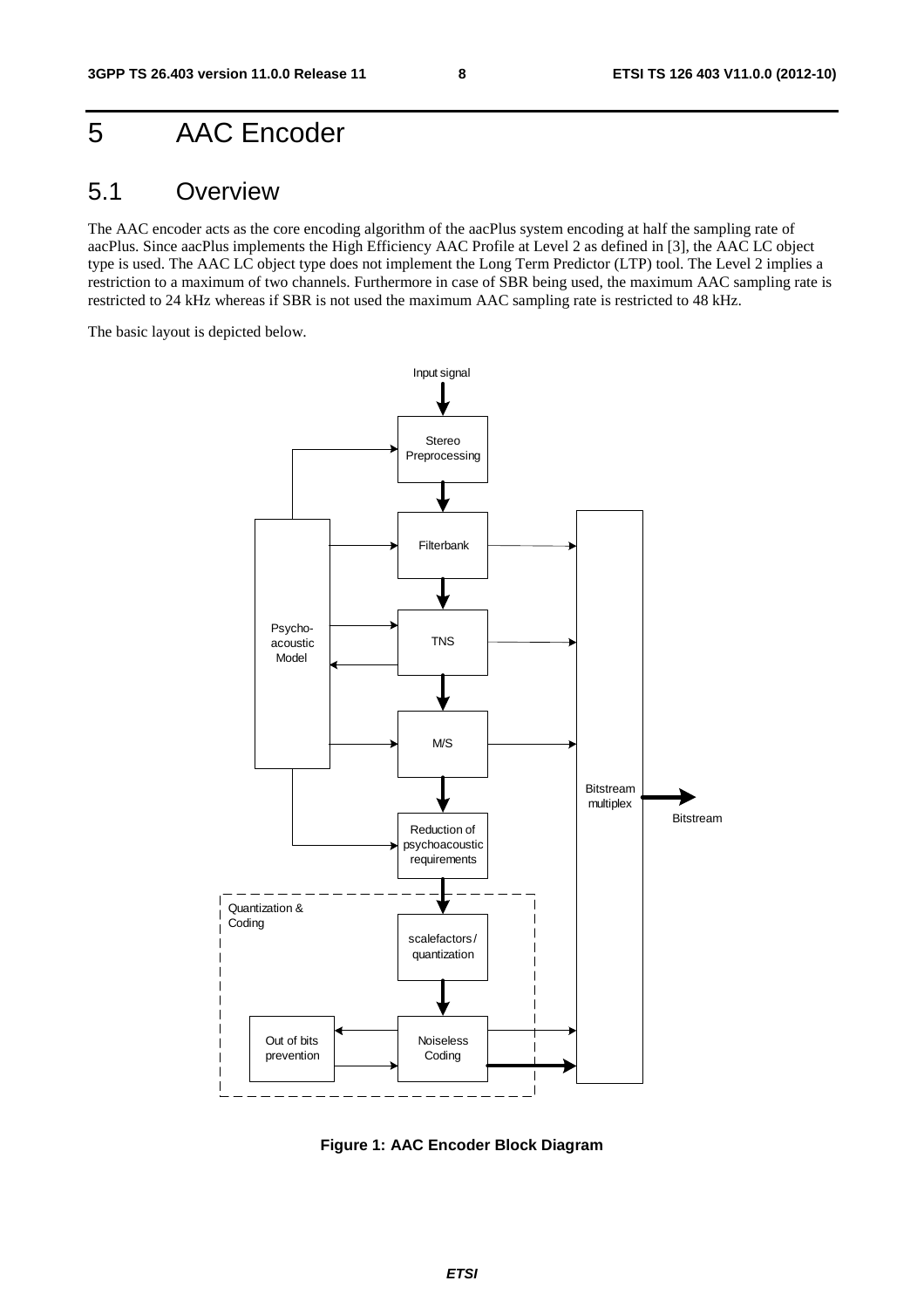# 5.2 Stereo Preprocessing

With stereo preprocessing, the stereo width of difficult to encode signals at low bitrates is reduced. Stereo preprocessing is active for bitrates less than 60kbit/s.

The side channel is attenuated with influence of the following parameters:

- The total perceptual entropy  $pe_0$  before the increase of the thresholds. This PE is smoothed over past frames and normalized. For a definition of the perceptual entropy see 5.6.1.1.3. .
- The energy ratio between side and mid channel smoothed over past frames. If the side channel is very strong, less attenuation of the side channel should happen.
- The energy ratio between the left and right channel. Less attenuation of the side channel occurs for signals that appear to be nearly on the left or the right.
- The smaller the bitrate, the more attenuation of the side channel takes place.

Depending on these parameters an attenuation factor *stereoAttFac* is calculated for every frame. Always 1024 samples of one frame for the left and right channel are then modified as follows:

$$
L' = \frac{1 + stereoAttFac}{2} \cdot L + \frac{1 - stereoAttFac}{2} \cdot R
$$

$$
R' = \frac{1 - stereoAttFac}{2} \cdot L + \frac{1 + stereoAttFac}{2} \cdot R
$$

with  $L$ ,  $R$  as left resp. right samples before and  $L'$ ,  $R'$  as modified left and right samples after stereo preprocessing.

### 5.3 Filterbank

The filterbank is an MDCT as described in [2]. The window length *N* of the MDCT is either 2048 for the ONLY\_LONG\_SEQUENCE, LONG\_START\_SEQUENCE and LONG\_STOP\_SEQUENCE window sequence or 256 for the EIGHT\_SHORT\_SEQUENCE window sequence. The spectral coefficients are defined as follows:

$$
X(k) = 2 \cdot \sum_{n=0}^{N-1} z_n \cos \left( \frac{2\pi}{N} \left( n + \frac{N/2 + 1}{2} \right) \left( k + \frac{1}{2} \right) \right)
$$
 for  $0 \le k < N/2$ 

with  $z_n$  as windowed input sequence, n as samples index and k as spectral coefficient index.

For long windows the window shape is always 1, that is a Kaiser-Bessel derived (KBD) window will be used. As window shape for the short windows always the sine window will be applied. For the definition of KBD and sine window see [2].

### 5.4 Psychoacoustic Model

The psychoacoustic model is simplified compared to the model presented in [2]. Note that the model works in combination with the quantization and coding strategy described in 5.6 below. The following sections describe the steps of the threshold calculation.

### 5.4.1 Blockswitching

The decision wether to use long windows with a window length of 2048 samples or a sequence of eight short blocks with a window length of 256 samples will be taken in the time domain. It is not possible to switch immediately between an ONLY\_LONG\_SEQUENCE and an EIGHT\_SHORT\_SEQUENCE. Thus when switching from the long window transform to frames with eight short windows a LONG\_START\_SEQUENCE has to be inserted, resp. when switching back from short to long a STOP\_WINDOW\_SEQUENCE is neeeded. Therefore there needs to be a lookahead of 1024+576 samples for the blockswitch decision (see figure below).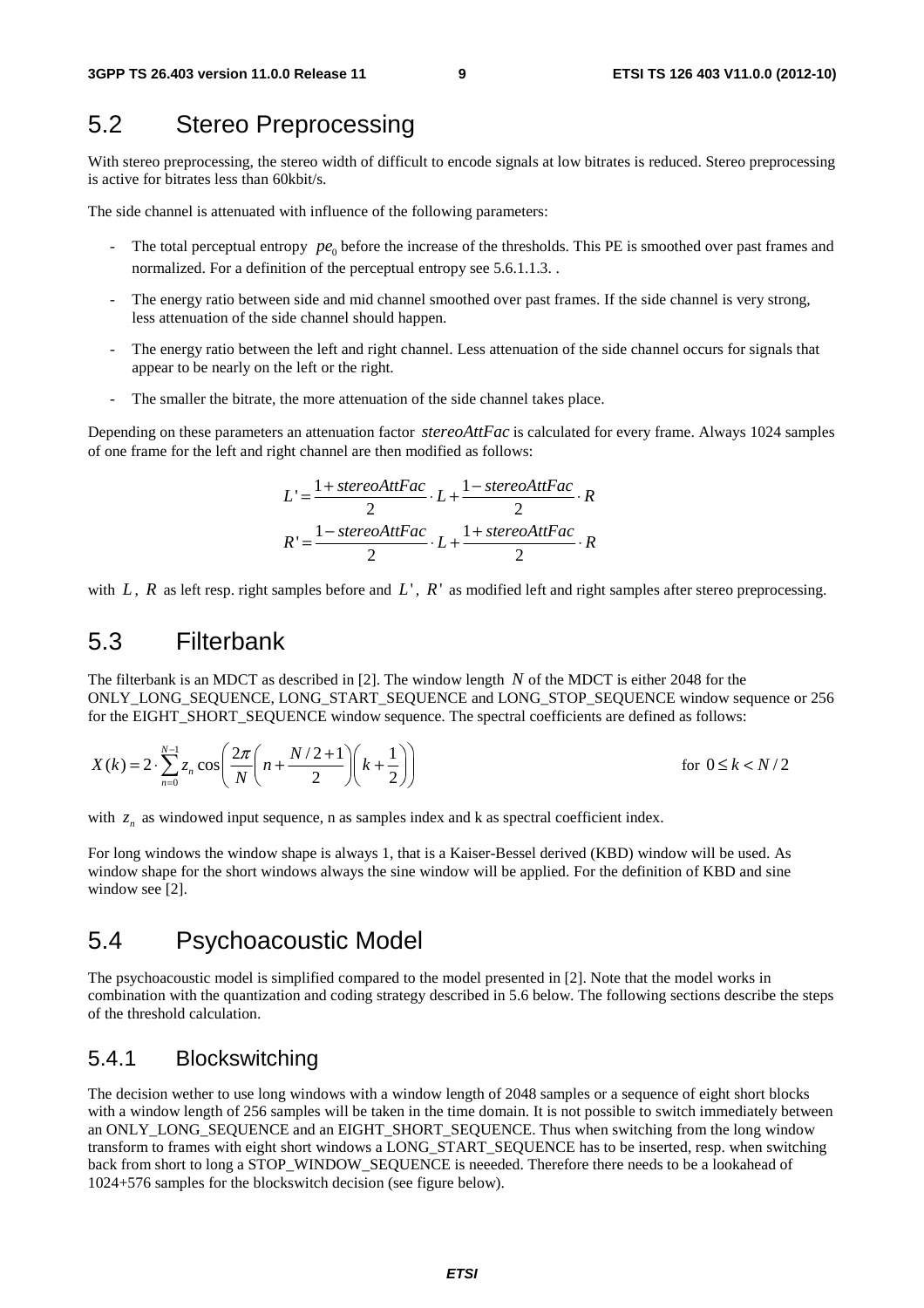

#### **Figure 2: Blockswitch detection lookahead**

A high pass IIR-Filter with the transfer function

$$
H(z) = \frac{0.7548 \cdot (z - 1)}{z - 0.5095}
$$

is applied to the samples. After filtering, eight subblock energies are calculated by summing up 128 consecutive squared samples. These eight subblock energies represent the eight short windows of the next frame.

An attack is detected if one of these subblock energies exceeds a sliding average of the previous energies by a constant factor *attackRatio* and is greater than a constant energy level *minAttackNrg* =  $1 \cdot 10^{-3}$ . The value for *attackRatio* depends on the bitrate and the number of channels:

for mono:  $attackRatio = \begin{cases} 18 & \text{for } br \leq 24kbps \ 10 & \text{if } s \leq 2411 \end{cases}$ 10 for  $br> > 24kbps$ *br attackRatio*  $= \begin{cases} 18 & \text{for } br \le \\ 10 & \text{for } br > \end{cases}$  $\overline{a}$ for stereo:  $\arctan\left(\frac{18}{18}\right)$  for  $br \leq 32$ kbps 10 for  $br> >32 kbps$ *br attackRatio*  $= \begin{cases} 18 & \text{for } br \le \\ 10 & \text{for } br > \end{cases}$ 

The window sequence of the next frame is now either set to ONLY\_LONG\_SEQUENCE or EIGHT\_SHORT\_SEQUENCE. Now the final window sequence of the actual frame can be determined by obeying the following the rules:

 $\overline{a}$ 

- 1. after a long window there can be a long or a start window
- 2. after a start window there will always be a short window sequence
- 3. after a short window sequence follows another short window sequence or a stop window
- 4. after a stop window there can be a long window or a start window

If the current window sequence is and EIGHT\_SHORT\_SEQUENCE, the eight windows will be grouped to reduce the sideinfo for transmitting scalefactors etc. If no attack has been detected in the actual short window sequence, there will be 3 groups with the first 3 subwindows in the first group, the next 3 in the second group and the last 2 subwindows will be in the third group. For short window sequences with attack there will always be 4 groups. The number of subwindows in each group depends on the position of the attack subwindow: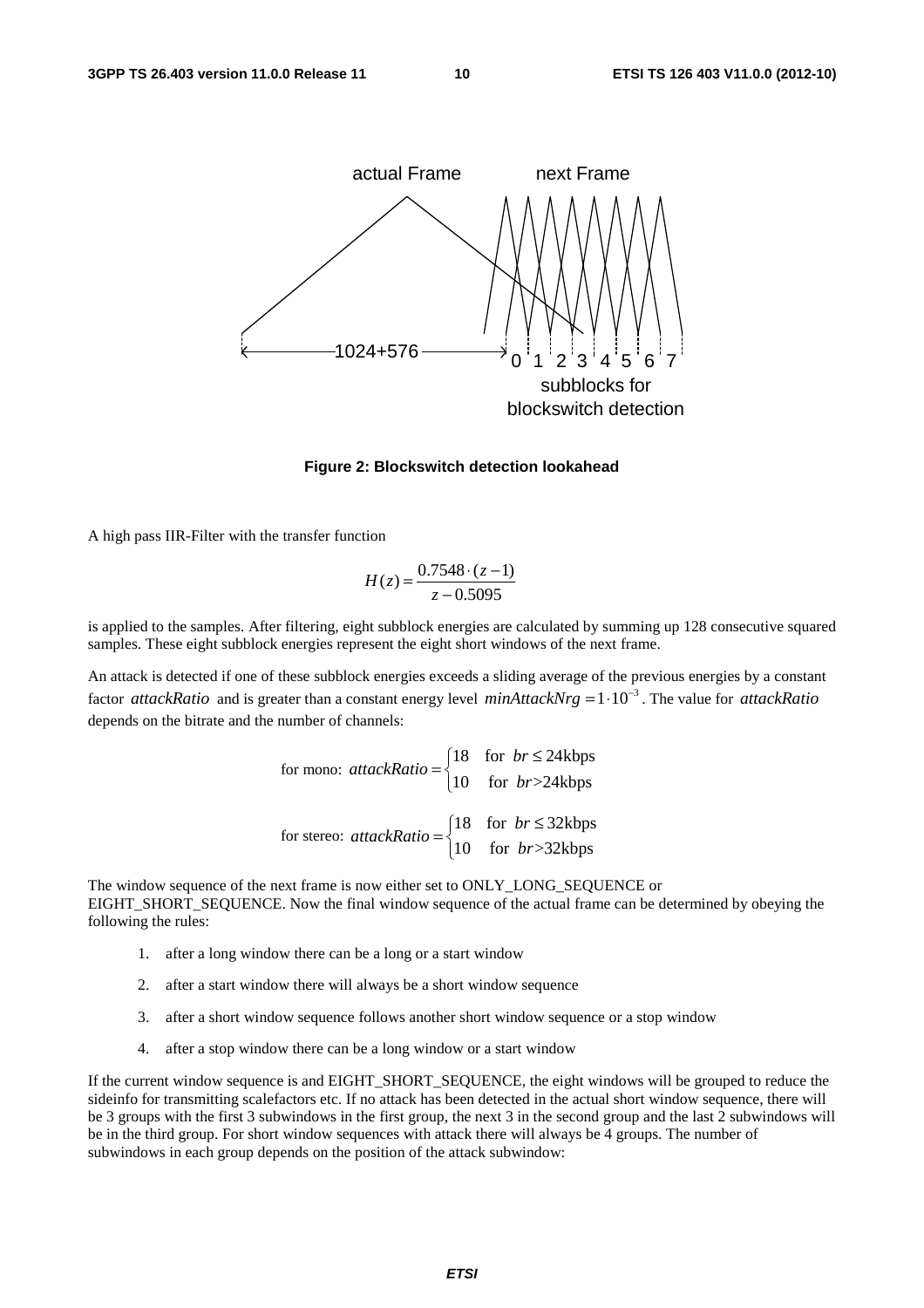| position<br>of attack | group 1 | nr of subwindows $ $ nr of subwindows $ $ nr of subwindows<br>group 2 | group 3 | nr of<br>subwindows<br>group 4 |
|-----------------------|---------|-----------------------------------------------------------------------|---------|--------------------------------|
|                       |         |                                                                       |         |                                |
|                       |         |                                                                       |         |                                |
|                       |         |                                                                       |         |                                |
|                       |         |                                                                       |         |                                |
|                       |         |                                                                       |         |                                |
|                       |         |                                                                       |         |                                |
|                       |         |                                                                       |         |                                |
|                       |         |                                                                       |         |                                |

| Table 1: Grouping of subwindows in an EIGHT_SHORT_SEQUENCE |  |  |
|------------------------------------------------------------|--|--|
|                                                            |  |  |

In case of stereo encoding, the blocktype for both channels must be the same to be able to apply the M/S stereo tool. The final common blocktype is chosen as shown in the following table:

| Table 2: window sequence synchronization for stereo |  |  |  |
|-----------------------------------------------------|--|--|--|
|-----------------------------------------------------|--|--|--|

| blocktype channel<br>O | blocktype channel | final blocktype for<br>both channels |
|------------------------|-------------------|--------------------------------------|
| Long                   | long              | long                                 |
| Long                   | start             | start                                |
| Long                   | short             | short                                |
| Long                   | stop              | stop                                 |
| <b>Start</b>           | long              | start                                |
| <b>Start</b>           | start             | start                                |
| <b>Start</b>           | short             | short                                |
| <b>Start</b>           | stop              | short                                |
| Short                  | long              | short                                |
| Short                  | start             | short                                |
| Short                  | short             | short                                |
| Short                  | stop              | short                                |
| Stop                   | long              | stop                                 |
| Stop                   | start             | short                                |
| Stop                   | short             | short                                |
| Stop                   | stop              | stop                                 |

If the final window sequence is EIGHT\_SHORT\_SEQUENCE the grouping is chosen from the channel containing the higher maximum subblock energy.

### 5.4.2 Threshold Calculation

The following are the necessary steps for the calculation of the psychoacoustic threshold  $thr(n)$ , which is an upper limit for the quantization noise of the coder.

#### 5.4.2.1 Calculation of the energy spectrum

The energy spectrum in the coder scalefactor band domain  $en(n)$  is calculated by using the output values  $X(k)$  of the MDCT-transform that are later quantized and coded. This is done by the following equation:

$$
en(n) = \sum_{k=k^\circ}}^{k^\circ} X(k) \cdot X(k)
$$

Here  $kOffset(n)$  is the first spectral line of scalefactor band *n*.

In this psychoacoustic model no threshold partition is used. The threshold calculation is performed directly in the scalefactor band domain.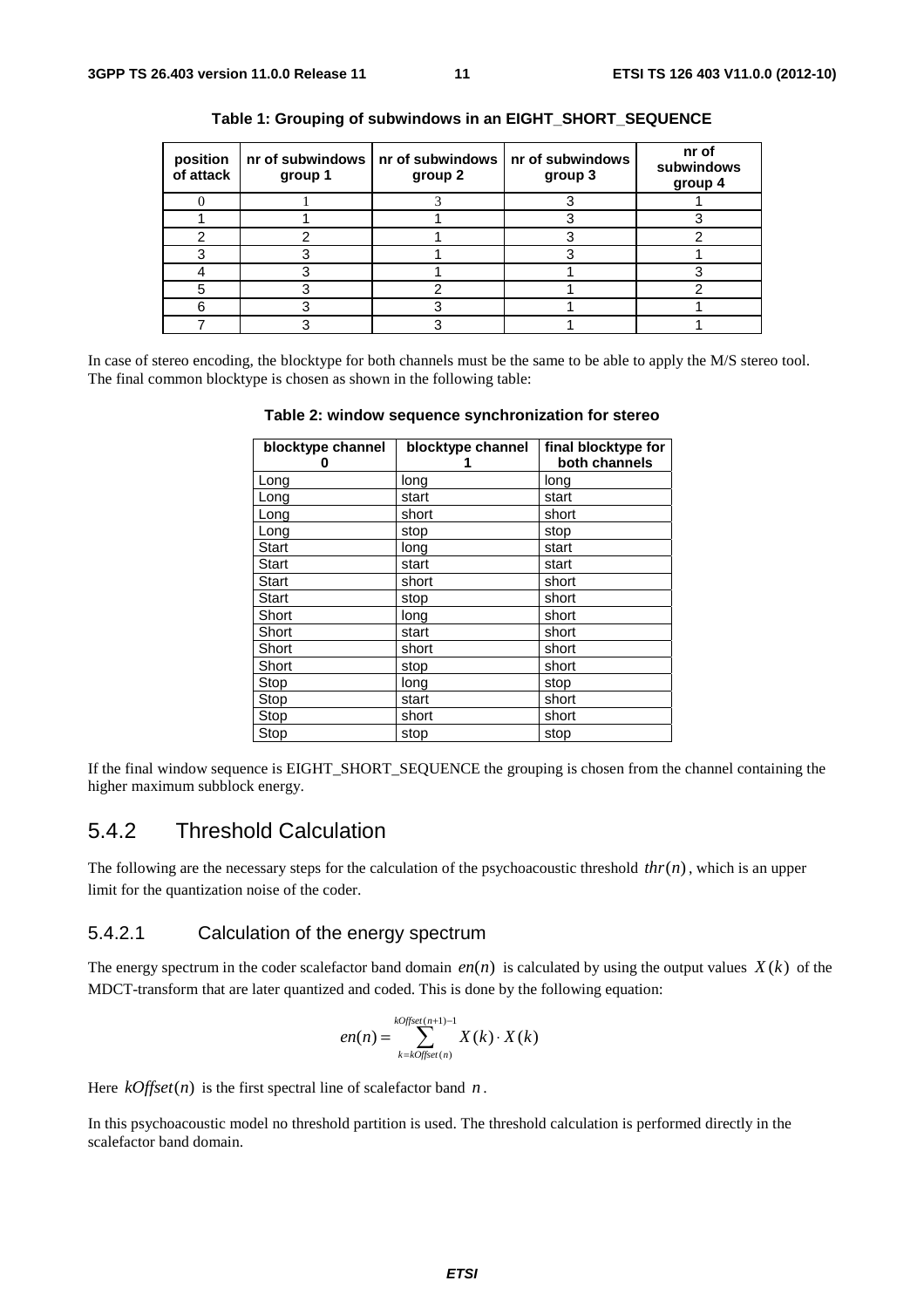#### 5.4.2.2 From energy to threshold

No difference is made between tonal and noisy components in the signal. Therefore the "worst case" is assumed, i.e. the signal is tonal for the complete frequency range. Thresholds must be achieved that result in a "transparent" audio quality.

The decrease of the energy is done by a constant required signal to noise ratio *SNR* which is 29dB for AAC . The scaled thresholds  $thr_{scaled}(n)$  are:

$$
thr_{scaled}(n) = \frac{en(n)}{SNR}
$$

#### 5.4.2.3 Spreading

Instead of a convolution of the spectral energy with a spreading function, a simpler spreading is calculated. Here the slope to higher frequencies is created by weighting the previous threshold value with a frequency dependent factor  $s<sub>k</sub>(n)$  and by building the maximum of the threshold value of the actual band with this weighted threshold of the previous band.

$$
thr'_{spr}(n) = \max(thr_{scaled}(n), s_h(n) \cdot thr_{scaled}(n-1))
$$

Accordingly the steeper slope towards the low frequencies is computed by another pass beginning at the highest band and weighting the energy values by a factor  $s<sub>i</sub>(n)$ .

$$
thr_{spr}(n) = \max(thr'_{spr}(n), s_l(n) \cdot thr'_{spr}(n+1))
$$

The values for  $s<sub>k</sub>(n)$  resp.  $s<sub>k</sub>(n)$  are calculated by the distance of the adjacent bands in Bark and a constant slope that is 15dB/Bark for the first and 30dB/Bark for the second equation.

#### 5.4.2.4 Threshold in quiet

The comparison with the threshold in quiet  $thr_{\text{quiet}}(n)$  is a simple maximum operation.

$$
thr_q(n) = \max(thr_{spr}(n), thr_{quiet}(n))
$$

The threshold in quiet is given as array for the Bark scale. Because of the difference of the scalefactor band scale compared to the Bark scale, the minimum of the threshold in quiet for the Bark values at the lower and the upper end of the scalefactor band is used.

#### 5.4.2.5 Pre-echo control

The pre-echo control operates as in the psychoacoustic model of [2]. To avoid pre-echos the actual threshold  $thr<sub>a</sub>(n)$  is compared to the previous threshold  $thr_{n-1}(n)$ :

$$
thr(n) = \max(rpmin \cdot thr_q(n), \min(thr_q(n), rpelev \cdot thr_{q,-1}(n)))
$$

with the parameters  $rpelve = 2$  and  $rpmin = 0.01$ .

No pre-echo control can be calculated in case of blockswitching, because the psychoacoustic model doesn't calculate the thresholds for both long and short blocks simultaneous and the pre-echo control needs the thresholds of the previous block with the same scalefactor band partition as the actual block. Thus the pre-echo control is inactive for the first short window (but not all short windows in a short frame) after a start block and for all frames with a stop window sequence.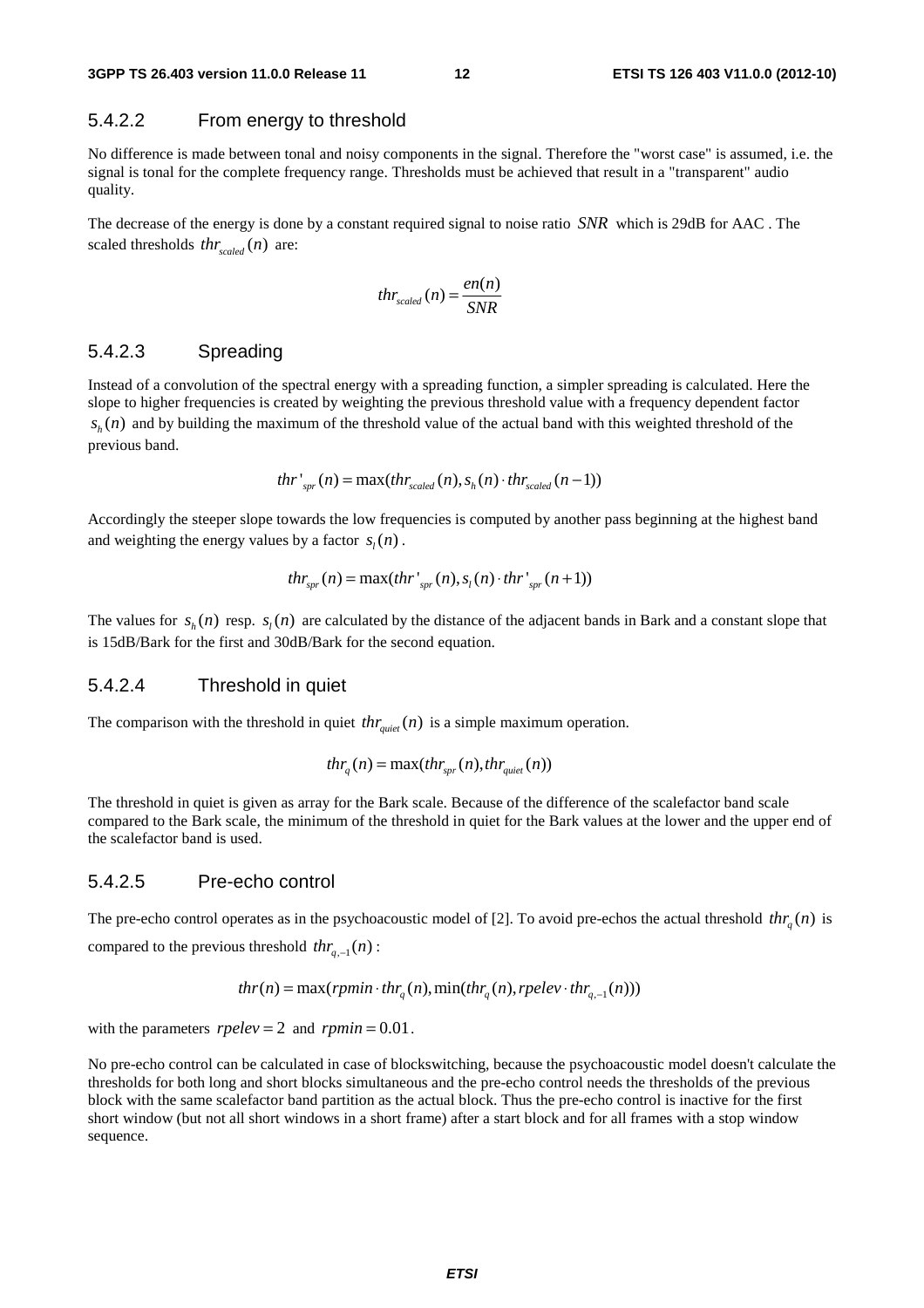### 5.4.3 Spreaded Energy Calculation

After an eventual filtering of the mdct spectrum with the TNS analysis filter (see 5.5.1 ), the energy calculation of section 5.4.2.1 has to be performed again. Spreading this energy  $en(n)$  the same way as the thresholds (see 5.4.2.3) yields the spreaded energy  $es(n)$  in the scalefactor band domain. The values for  $s<sub>i</sub>(n)$  resp.  $s<sub>i</sub>(n)$  are dependent on the blocktype and are derived from constant slopes in the bark domain.

For long block  $s_i(n) = 30dB/bark \cdot \Delta bark(n)$  and

 $20dB/bark \cdot \Delta bark(n)$  for *bitrate* / *channel* >  $22kbit/s$  $h_n(n) = \begin{cases} -\cos\theta & \text{for } n \neq n, \\ 15dB/\text{bark} & \text{for } \text{bitrate}/\text{channel} \leq 22\text{kbits} \end{cases}$ *bark(n)* for *bitrate* / *channel s n*  $\begin{aligned} = \begin{cases} 20 \text{dB}/\text{bark} \cdot \Delta bark(n) & \text{for} \; \text{bitrate}/\text{channel} > \\ 15 \text{dB}/\text{bark} \cdot \Delta bark(n) & \text{for} \; \text{bitrate}/\text{channel} \leq \end{cases} \end{aligned}$  $\lfloor 15dB/bark \cdot \Delta bark(n) \rfloor$  for *bitrate* / *channel*  $\leq$ 

and for short blocks  $s_i(n) = 20dB/bark \cdot \Delta bark(n)$  and  $s_i(n) = 15dB/bark \cdot \Delta bark(n)$ , with

Δ*bark(n)* as the width in bark of the scalefactor band *n*

Both the scalefactor band energy *en*(*n*) after TNS and the spreaded energy  $es(n)$  are important input values for the determination of which bands must not be quantized to zero (see section 5.6.1.1.2. for more details on the avoidance of spectral holes).

#### 5.4.4 Grouping

If the window sequence of the current frame is an EIGHT\_SHORT\_SEQUENCE, a grouping configuration has been determined by the blockswitching algorithm described above. The psychoacoustic model calculates thresholds, energies and other variables in the subwindow domain. The scalefactor band based thresholds and energies are grouped by adding up the values of all subwindows belonging to one group. The spectrum has to be reordered to match the new combined scalefactor bands.

### 5.5 Tools

#### 5.5.1 Temporal Noise Shaping (TNS)

For a general description of TNS see [2]. If TNS is active in this encoder, only one filter per MDCT-spectrum will be applied. The steps in TNS encoding are described below. TNS is always calculated on a per subwindow basis, so in case of an EIGHT\_SHORT\_SEQUENCE window sequence these steps have to be applied once for each of the eight subwindows.

#### 5.5.1.1 TNS detection

Out of the spectral coefficients  $X(k)$  a weighted spectrum  $X_{w}(k) = X(k) \cdot wfac(k)$  is calculated. The weighting

factors are determined from the energy of the appropriate scalefactor band  $wfac(k) = \frac{1}{\sqrt{en(n)}}$ . For a definition of the

scale factor band energy  $en(n)$  see section 5.4.2.1. The factors are smoothed by filtering down:

```
for (k=lpcStopLine-2; k>=lpcStartLine; k--) { 
 wfac[k] = (wfac[k] + wfac[k+1]) / 2;}
```
and up:

```
for (k=lpcStartLine+1; k<lpcStopLine; k++) { 
 wfac[k] = (wfac[k] + wfac[k-1]) / 2;}
```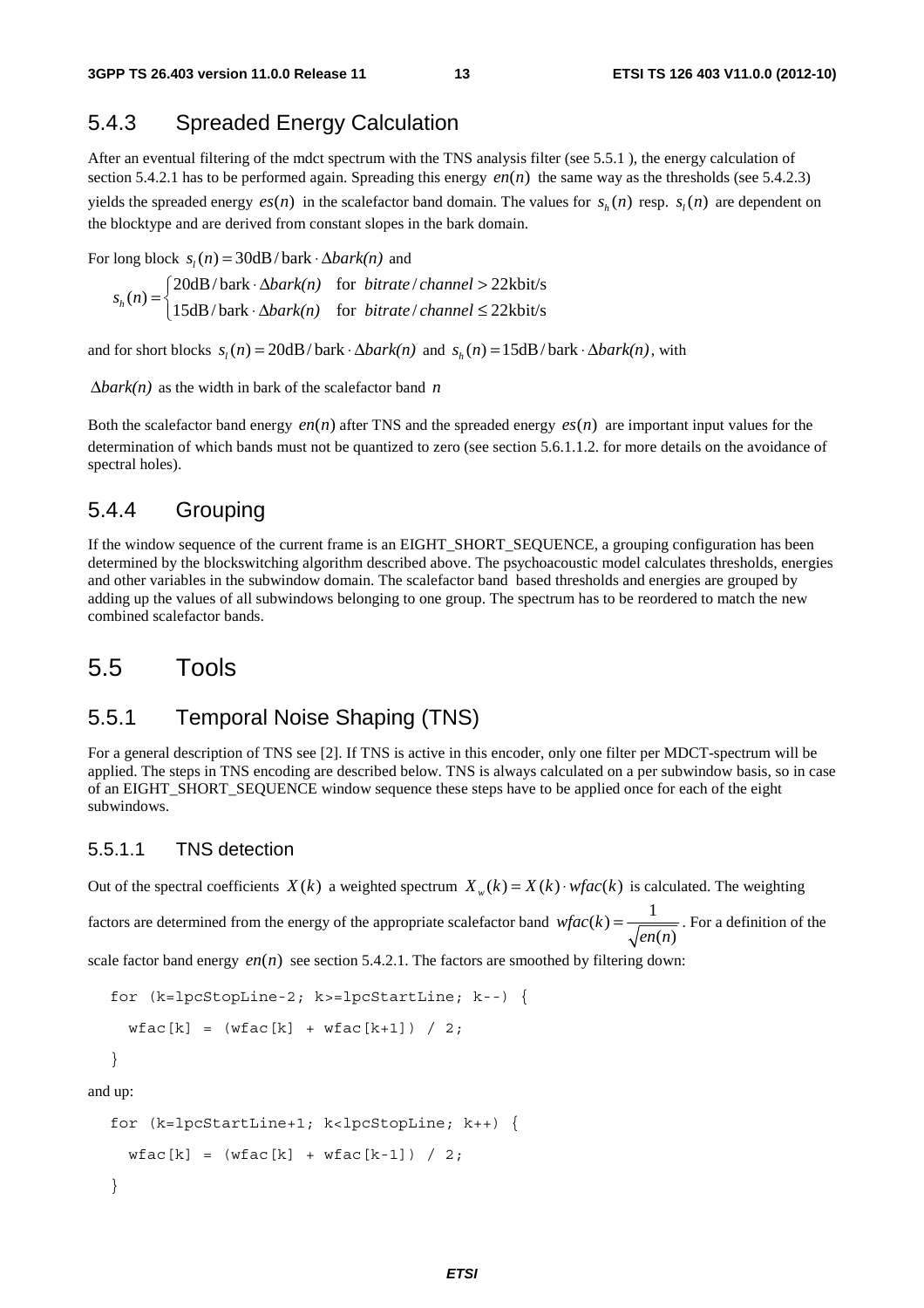The lower and upper limits lpcStartLine and lpcStopLine depend on the bitrate and the blocktype. Next steps are an autocorrelation calculation and a LPC calculation using the Levinson-Durbin algorithm. As result so called parcor or reflection coefficients *rq* and the prediction gain are available. TNS will be used only if the prediction gain is greater than a given threshold, which is bitrate dependent and varies between 1.2 and 1.41.

#### 5.5.1.2 TNS Stereo Synchronization

If prediction gains for the left and right channel differ only less than 3%, the same TNS filter coefficients are chosen for both channels by copying the TNS data of the left channel to the right channel.

#### 5.5.1.3 TNS Order

The TNS parcor coefficients will be quantized with a resolution of 4 bits for long blocks and 3 bits for short blocks. The order of the coefficients is now determined by going down from the maximum order until the first coefficient that exceeds an absolute value of 0.1 has been reached.

#### 5.5.1.4 TNS Filtering

The spectral coefficients  $X(k)$  will now be replaced by filtering with the parcor coefficients. The first scalefactor band affected corresponds to a frequency of 1275Hz for long blocks resp. 2750Hz for short blocks. The filtering is done with the help of a so called lattice filter, no conversion from parcor coefficients *rq* to linear prediction coefficients is required.

#### 5.5.1.5 Threshold modification

In the frequency range from 380Hz to the start frequency of the TNS filter the coding demands will be increased by multiplying a factor of 0.25 to the thresholds  $thr(n)$  calculated by the psychoacoustic model.

#### 5.5.2 Mid/Side Stereo

Normal stereo operation, and thus Mid/Side Stereo, is only required when operating the encoder at bitrates at or above 44 kbit/s. Below 44 kbit/s the Parametric Stereo coding tool [5] is used instead where the AAC core is operated in mono.

Within Mid/Side Stereo, for each scalefactor band the left and right channel coefficients are either coded as L and R or as mid and side channel

$$
M = \frac{L+R}{2} \text{ and } S = \frac{L-R}{2}.
$$

For stereo in the psychoacoustic model in addition to the left and right energies  $en_{L,R}(n)$  also the mid and side energies  $en_{M,S}(n)$  are calculated. The threshold for coding mid and side channel is simply the minimum of left and right thresholds  $thr_{LR}(n)$ . M/S coding is actually used if

$$
\frac{\min(thr_L(n), thr_R(n))^2}{en_M(n)\cdot en_S(n)} \ge \frac{thr_L(n)\cdot thr_R(n)}{en_L(n)\cdot en_R(n)}
$$

is fulfilled. In such a case left channel values for spectral coefficients, energies and thresholds will be replaced by the mid channel values, resp. right channel values will be replaced by the side channel values. The spreaded energy  $es(n)$ for mid and side channel will be the minium of the spreaded energy of left and right channel.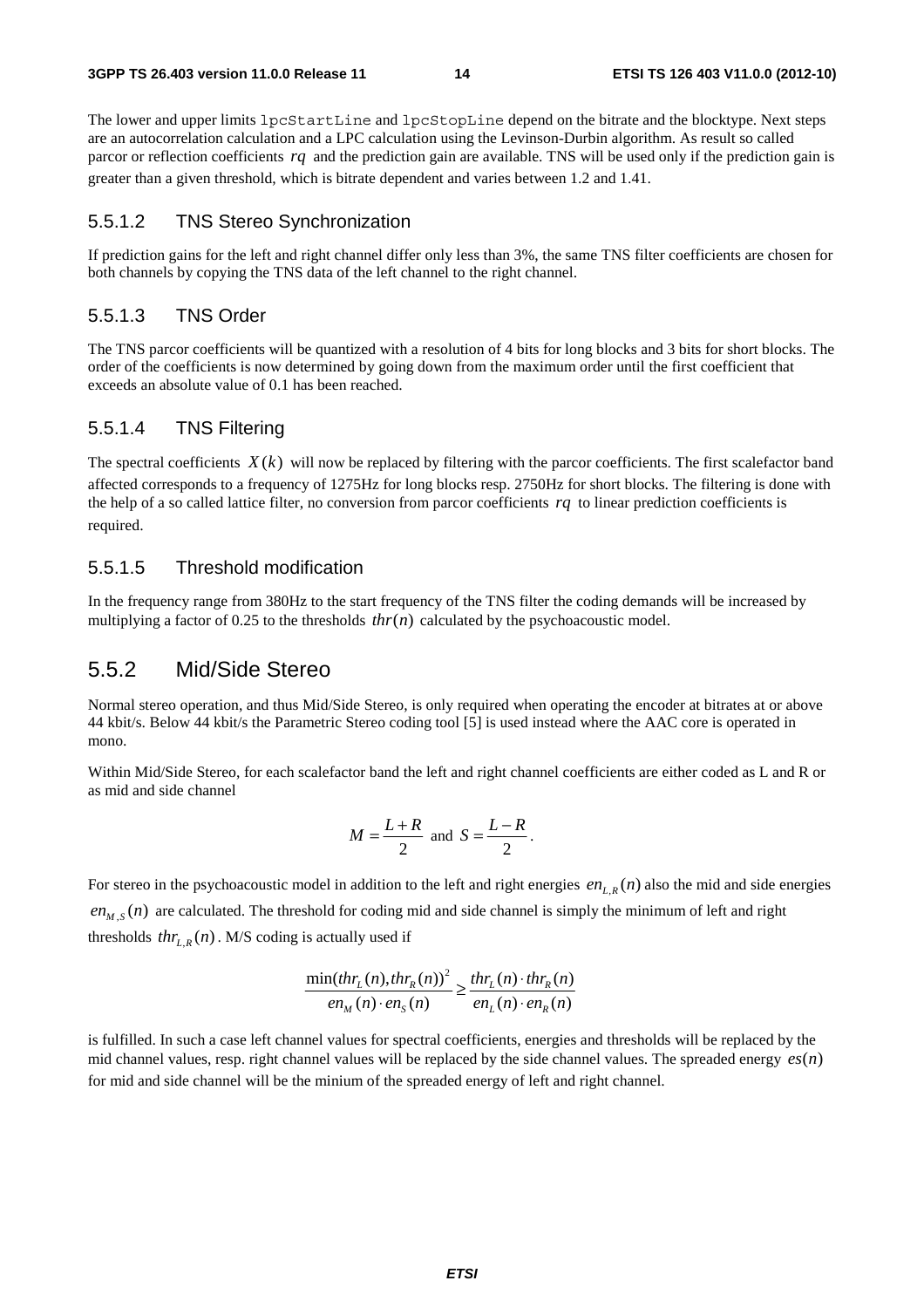## 5.6 Quantization and coding

### 5.6.1 Reduction of psychoacoustic requirements

Usually the requirements of the psychoacoustic model are too strong for the desired bitrate. Thus a threshold reduction strategy is necessary, i.e. the strategy reduces the requirements by increasing the thresholds given by the psychoacoustic model. An overcoding, i.e. decreasing the thresholds for a finer quantization, doesn't take place in this encoder. In this section the strategy to reduce the requirements for the quantization accuracy is presented. The first section explains the technique to modify the thresholds calculated by the psychoacoustic model. The reduction strategy has to operate with estimations of the bit demand to avoid multiple quantization and bit counting. This is done by an estimation of the used bits by the perceptual entropy described in the second section. Finally the method how to find the amount of threshold reduction for a given bit demand is presented.

#### 5.6.1.1 Principle of the threshold reduction strategy

#### 5.6.1.1.1 Addition of noise with equal loudness

An increase of the thresholds  $thr(n)$  from the psychoacoustic model is done in the form that the loudness of the

disturbance is equal for all bands. Here the loudness *l* for additional noise is approximated by the equation  $l = n^{0.25}$ , where  $n$  is the energy of the noise. To increase the masking threshold equally loud over the whole frequency range, to each scalefactor band the constant loudness *r* will be added:

$$
thr_r(n) = (thr(n)^{0.25} + r)^4
$$

The thresholds are converted to the loudness domain and after the addition of the constant loudness there is a conversion back to the energy domain.

#### 5.6.1.1.2 Avoidance of spectral holes

The basic form of threshold reduction described above is insufficient to guarantee an adequate audio quality. There will be too many bands where the quantization sets all spectral values to zero, i.e. audible holes in the frequency domain will occur. This problem can be solved with the help of an additional strategy to avoid holes. The bands that must not be quantized to zero are selected. The value of the increased threshold  $thr(n)$ , which is determined by the previous equation, in such bands must not exceed the energy  $en(n)$  in this band diminished by a minimum signal to noise ratio  $minSnr(n)$ . This is done by building the minimum:

$$
thr_r(n) = \min((thr(n)^{0.25} + r)^4, \frac{en(n)}{minSnr(n)}
$$

The minimum requirements  $minSNR(n)$  are frequency dependent and will be calculated for the given bitrate on initialization of the encoder. First the number of average bits per channel and transform block *avgChBits* have to be converted in a perceptual entropy *pe* by calculating:

$$
pe = 1.18 \cdot avgChBits
$$

Of this total *pe* 60% are equally divided among the number of active barks *nBark* , that is determined by the maximum bandwidth of the AAC encoder.

$$
barkPe_{\min} = \frac{0.6 \cdot pe}{nBark}
$$

For each scalefactor band the corresponding part of the perceptual entropy called  $sfbPe_{\text{min}}(n)$  is calculated by converting *barkPe* to the width in Bark of the appropriate band. With the following equation  $minSNR(n)$  is calculated from the  $sfbPe_{min}(n)$ :

$$
minSnr(n) = \frac{1}{2^{sfbP_{e_{min}(n)/w(n)}}-1.5}
$$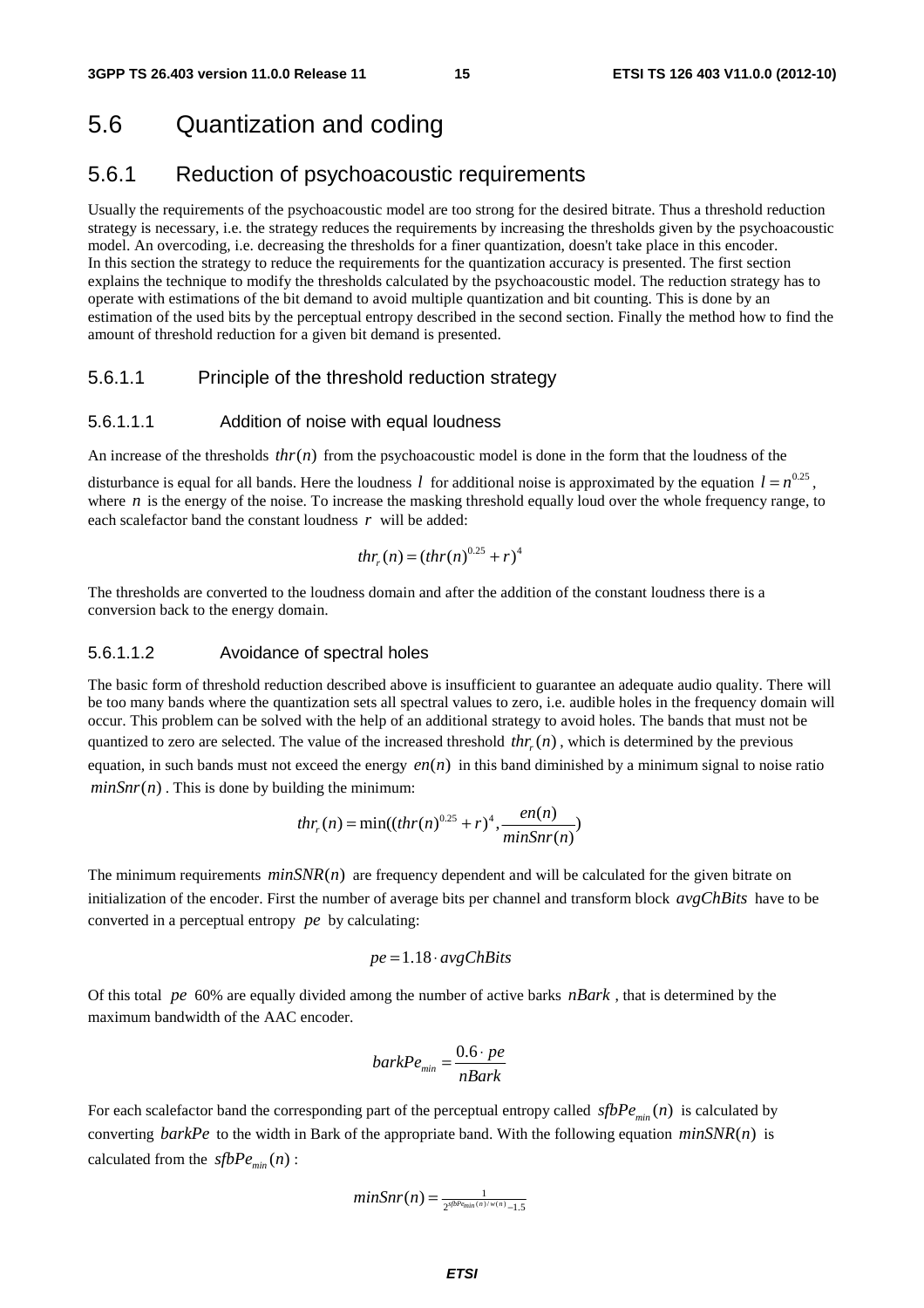The value  $w(n)$  holds the number of spectral lines in the scalefactor band *n*.

Finally the value of  $minSNR(n)$  is limited to a maximum of 25dB and a minimum of 1dB.

A signal dependent modification of the minimum requirements is performed by increasing the minimum distance between energy and threshold on local peaks and decrease it for local valleys of the scalefactor band energy  $en(n)$ .

In case of M/S stereo another modification of  $minSNR(n)$  takes place. Depending on the energy difference between mid and side channel the requirements for the weaker channel will be released.

#### 5.6.1.1.3 Relation between bit demand and perceptual entropy

As there is only one quantization and the used bits will only be counted thereafter, the reduction strategy works with an estimation of these used bits. This is done by using the so called perceptual entropy PE. The PE used in this encoder is computed per scalefactor band:

$$
sfbPe = nl \cdot \begin{cases} \log_2(\frac{en}{thr}) & \text{for } \log_2(\frac{en}{thr}) \ge c1\\ (c2 + c3 \cdot \log_2(\frac{en}{thr})) & \text{for } \log_2(\frac{en}{thr}) < c1 \end{cases}
$$

with  $c_1 = \log_2(8)$ ,  $c_2 = \log_2(2.5)$ ,  $c_3 = 1 - c_2/c_1$ . The estimated number of lines that won't be zero after the quantization is called *nl*. This number is derived from the form factor  $\iint ac(n) =$  $(n)$  $(n) = \sum_{k=1}^{\infty} \sqrt{X(k)}$ *kOffset n k kOffset n*  $\text{frac}(n) = \sum_{x} \sqrt{|X(k)|}$  $+1)$  –  $=\sum_{k= kofiset(n)}^{k=0} \sqrt{|X(k)|}$  that is also

needed by the scalefactor estimator:

$$
nl = \frac{ffac(n)}{\left(\frac{en(n)}{kOffset(n+1)-kOffset(n)}\right)^{0.25}}
$$

The total PE *pe* of one frame is the sum of the scalefactor band perceptual entropies:

$$
pe = peOffset + \sum_{n} sfbPe(n)
$$

To get a more linear relation between PE and the number of bits needed a constant value *peOffset* is added to the scalefactorband perceptual entropies. The value for *peOffset* is determined at initialization time:

$$
peOffset = \begin{cases} 0 & \text{for chBitrate} > 32000\\ \max(50, 100 - \frac{100}{32000} \cdot chBitrate) & \text{for chBitrate} \le 32000 \end{cases}
$$

with *chBitrate* as the bitrate per channel in bits per second

An approximation for the conversion from actual needed bits to perceptual entropy is:

$$
pe = 1.18 \cdot bits
$$

#### 5.6.1.2 Calculation of Bit Demand

Since the AAC encoder uses a bitreservoir technique, the number of bits used for the actual frame will be variable. The bit demand of the current frame depends on:

- the current fullness of the bitreservoir, a number between  $0$  (empty) and  $1$  (full)
- the relative difficulty of the frame, a measure for this is the perceptual entropy  $pe_0$  based on the unmodified psychoacoustic thresholds

The steps to calculate the bit demand for the current frame are:

With help of the bitreservoir fullness, the variables *bitSave* and *bitSpend* are calculated according to the two figures below: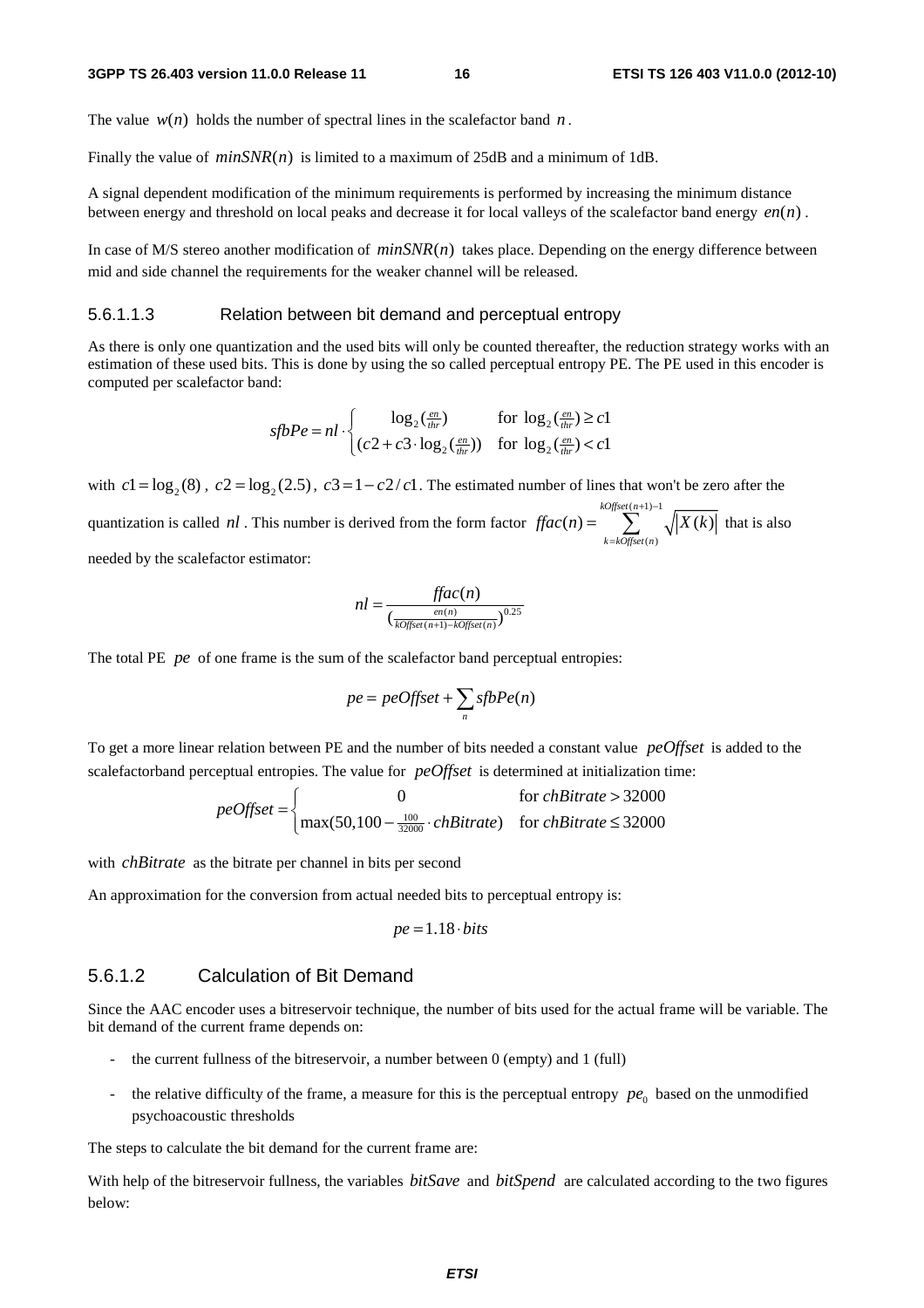

#### **Figure 4: Calclation of bitSpend**

The parameters are different for long and short blocks: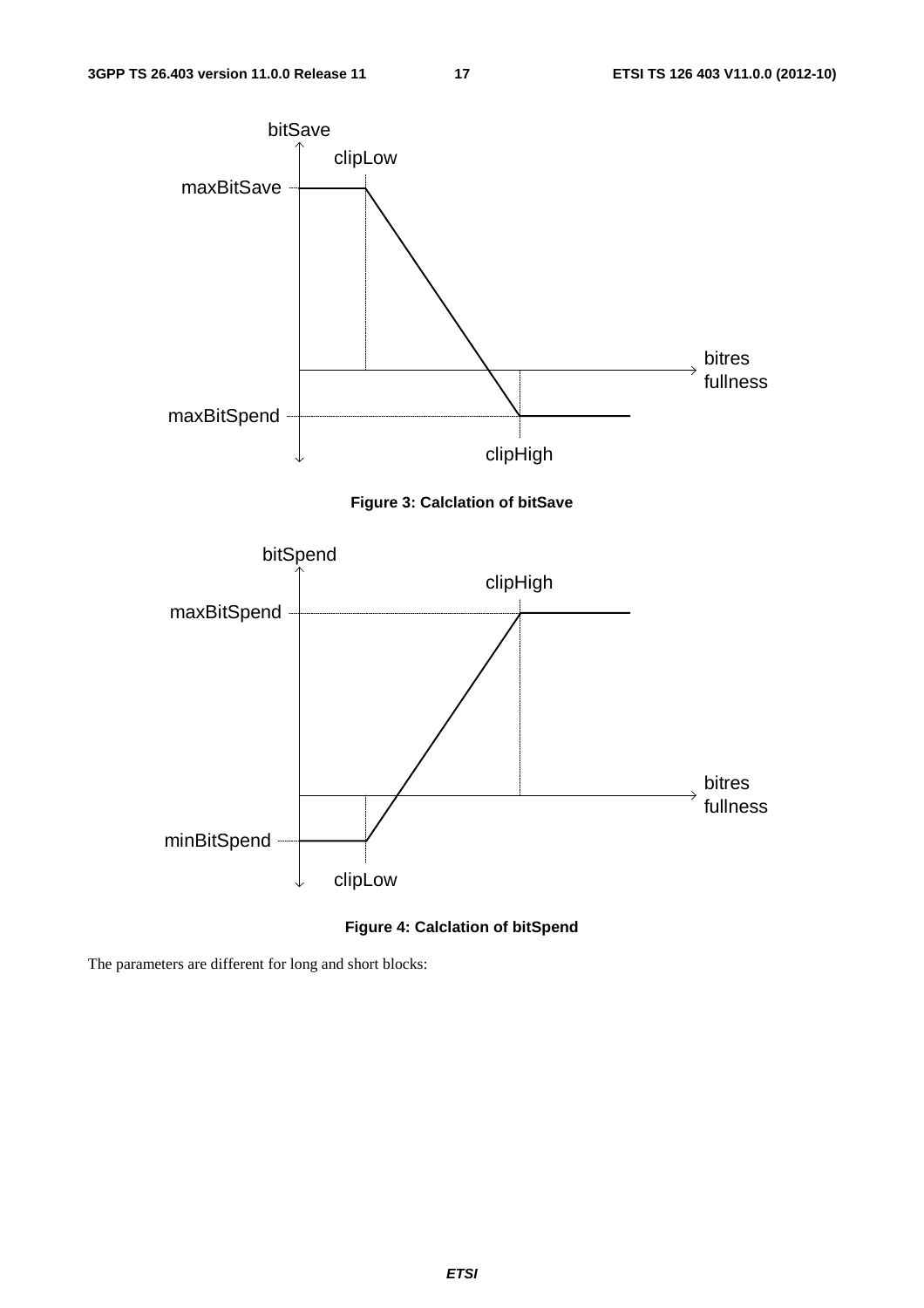| <b>Parameters for bitSave calculation</b>  |                       |                               |  |  |  |  |  |
|--------------------------------------------|-----------------------|-------------------------------|--|--|--|--|--|
|                                            | Long block parameters | <b>Short block parameters</b> |  |  |  |  |  |
| clipLow                                    | 0.2                   | 0.2                           |  |  |  |  |  |
| clipHigh                                   | 0.95                  | 0.75                          |  |  |  |  |  |
| minBitSave                                 | $-0.05$               | $\Omega$                      |  |  |  |  |  |
| maxBitSave                                 | 0.3                   | 0.2                           |  |  |  |  |  |
| <b>Parameters for bitSpend calculation</b> |                       |                               |  |  |  |  |  |
|                                            | Long block parameters | <b>Short block parameters</b> |  |  |  |  |  |
| clipLow                                    | 0.2                   | 0.2                           |  |  |  |  |  |
| clipHigh                                   | 0.95                  | 0.75                          |  |  |  |  |  |
| minBitSpend                                | $-0.1$                | $-0.05$                       |  |  |  |  |  |
| maxBitSpend                                | 0.4                   | 0.5                           |  |  |  |  |  |

**Table 3: Parameters for bitreservoir control** 

A factor *bitFac* is calculated out of *bitSave*, *bitSpend* and the current perceptual entropy  $pe_0$ . For a relatively low perceptual entropy (easy to encode frame) this means that bitfac is less than 1 and bits will be put to the bitreservoir. If the perceptual entropy is above the average which is an indication of a diffcult frame, bits will be taken out of the bitreservoir (bitfac>1). See the next figure on how to calculate this factor.



#### **Figure 5: Calclation of bitFac**

The variables *peMin* and *peMax* are adjusted after each calculation of *bitFac* .

The desired number of bits for the actual frame is:

 $desiredBits = min(avgFrameBits \cdot bitFac, avgFrameBits + bitreservoirBits)$ 

where *avgFrameBits* is the average number of bits per frame matching the given constant bitrate

and *bitreservoirBits* is the actual number of bits in the bitreservoir.

#### 5.6.1.3 Calculation of the reduction value

The actual problem of the reduction strategy is to find the loudness value *r* of the equation defined in section 5.6.1.1.2. so that the requirements of the granted bits resp. the appropriate PE  $pe_r$  are fulfilled. In the following an iterative process to find the reduction value *r* and the thresholds used for the quantization is described.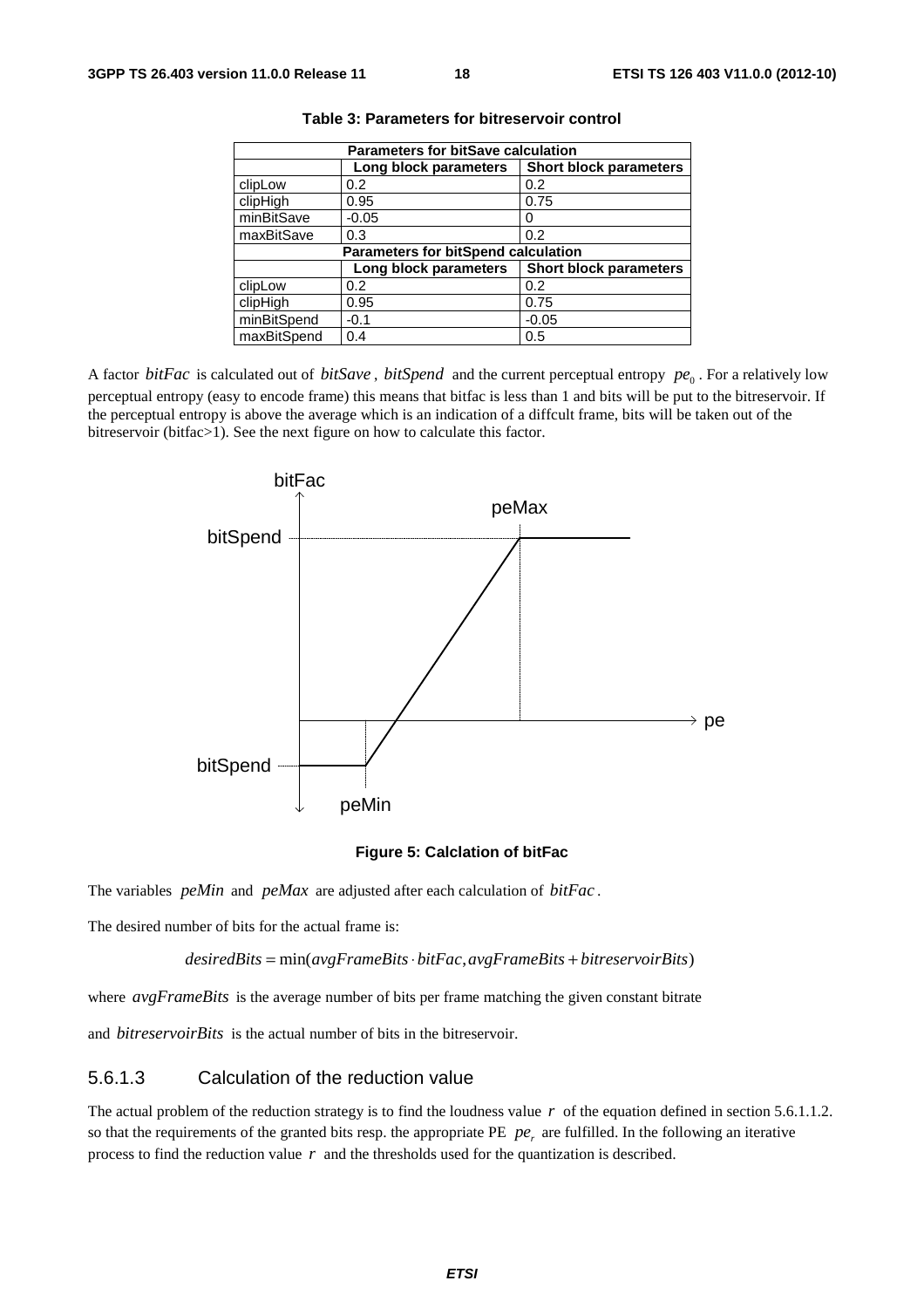#### 5.6.1.3.1 Preparatory steps of the perceptual entropy calculation

The calculation of the scalefactor band PEs  $sfbPe(n)$  can be split up in a constant part  $a(n)$  and a variable, threshold dependent part  $b(n) \cdot \log_2(thr(n))$ .

$$
sfbPe(n) = a(n) - b(n) \cdot \log_2(thr(n))
$$
  
with 
$$
a(n) = \begin{cases} nl \cdot \log_2(en) & \text{for } \log_2(\frac{en}{hr}) \ge c1 \\ nl \cdot (c2 + c3 \cdot \log_2(en) & \text{for } \log_2(\frac{en}{hr}) < c1 \end{cases}
$$

and 
$$
b(n) = \begin{cases} nl & \text{for } \log_2(\frac{en}{thr}) \ge c1 \\ nl \cdot c3 & \text{for } \log_2(\frac{en}{thr}) < c1 \end{cases}
$$

It is possible to calculate the constant part once at the start of the iteration.

#### 5.6.1.3.2 Calculation of the desired perceptual entropy

The goal to spend the number of bits calculated with the method described above in 5.6.1.2 is approximately achieved by increasing the tresholds in such a way that the resulting perceptual entropy equals the desired PE  $pe_r$ . The desired PE is determined by the relation between bit demand and perceptual enropy (5.6.1.1.3.).

$$
pe_r = 1.18 \cdot desiredBits
$$

The actual number of used bits will only approximately match the desired bits. Small differences will be balanced out with the help of the bitreservoir. Systematic differences are compensated by applying a correction factor to the desired perceptual entropy. This factor is obtained by taking into account the real relation between number of used bits and perceptual entropy of the previous frames. The allowed range of the correction factor is between 0.85 and 1.15.

#### 5.6.1.3.3 Selection of the bands for avoidance of holes

First all bands are marked to participate in an eventually occurring avoidance of spectral holes. Then by means of different criteria individual bands are excluded.

- For long blocks no avoidance of holes in band *n*, if the spreaded energy  $es(n) \cdot 0.5$  exceeds the energy  $en(n)$
- For short blocks no avoidance of holes in band *n*, if the spreaded energy  $es(n) \cdot 0.63$  exceeds the energy  $en(n)$
- The minimum requirement  $minSNR(n)$  has to be greater than 0dB

For a definition of the scalefactor band energy  $en(n)$  and the spreaded energy  $es(n)$ , see section 5.4.2.1 resp. section 5.4.3 .

#### 5.6.1.3.4 First Estimation of the reduction value

In the following an approximation for the total PE is used. It is derived from the equation of the scalefactor band PE:

$$
pe = a - b \cdot \log_2(t^{0.25} + r)^4 = a - b \cdot 4 \cdot \log_2(t^{0.25} + r)
$$

with  $a = \sum_{n=1}^{n} a(n)$  as the sum of the constant parts of  $sfbPe(n)$  and  $b = \sum_{n=1}^{n} b(n)$  as the total number of estimated lines that will be unequal zero after quantization. The estimated average total threshold is *t* .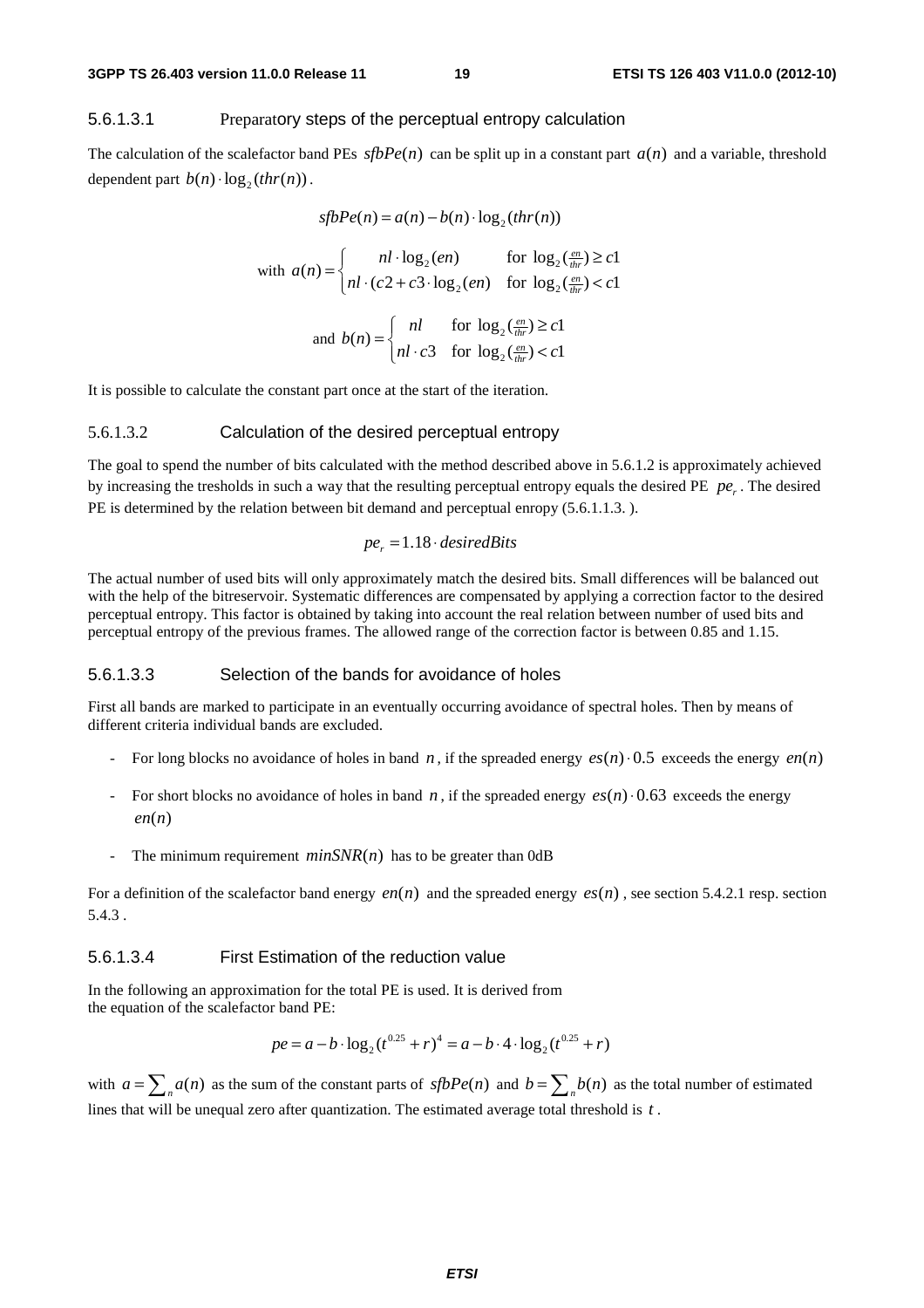In the first iteration the loudness  $t^{0.25}$  of this average threshold is calculated with help of the PE  $pe_0$  without reduction  $(r = 0)$ :

$$
t^{0.25}=2^{\frac{a-p e_0}{4b}}
$$

The estimation of the reduction value  $r_1$  follows from the desired PE  $pe_r$ :

$$
r_1 = 2^{\frac{a - pe_r}{4b}} - t^{0.25}
$$

With this  $r_1$  the new thresholds  $thr_1(n)$  can be calculated using the equation from section 5.6.1.1.2. and also the resulting PE  $pe_1$ .

#### 5.6.1.3.5 Second Estimation of the reduction value

Usually the value of  $pe_1$  will be greater than the desired PE  $pe_r$ . In scalefactor bands that avoid holes after the first iteration the thresholds can not be reduced further. By repeating the two equations above a second guess  $r<sub>2</sub>$  for the reduction value can be found, if only the bands that actually do not avoid holes are considered. Therefore the contributions of bands with active avoidance of holes have to be subtracted from  $a$ ,  $b$ ,  $pe$ <sub>r</sub> and  $pe_1$ . The modified values are then called  $a_{nah}$ ,  $b_{nah}$ ,  $pe_{r,nah}$  and  $pe_{1,nah}$ . The loudness  $t_{nah}^{0.25}$  of a new average threshold is calculated by:

$$
t_{nah}^{0.25} = 2^{\frac{a_{nah} - pe_{1,nah}}{4 \cdot b_{nah}}}
$$

The second estimation of the reduction value  $r<sub>2</sub>$  is:

$$
r_2 = r_1 + 2^{\frac{a_{nah} - pe_{r, nah}}{4b_{nah}}} - t_{nah}^{0.25}
$$

Using  $r_2$ , new thresholds  $thr_2(n)$  and PE  $pe_2$  can be calculated.

The calculation of  $r_2$  may be repeated once more if the absolute difference between desired and actual PE is greater than 5%.

#### 5.6.1.3.6 Final threshold modification by linearization

If the PE resulting from the second iteration  $pe_2$  is already close to the desired value  $pe_1$  (that means the difference to the desired PE is less than 15%), the desired PE can be reached by a linearization of the logarithms.

The formula for the PE after the second guess is:

$$
pe_2 = \sum_n a(n) - b(n) \cdot \log_2(thr_2(n)) = \sum_n a(n) - b(n) \cdot 4 \cdot \log_2(thr_2(n)^{0.25})
$$

Accordingly the desired PE  $pe_r$  can be written as:

$$
pe_r = \sum_n a(n) - b(n) \cdot 4 \cdot \log_2(thr_2(n)^{0.25} + \Delta r)
$$

with  $\Delta r$  as the difference between the reduction value *r* and the latest guess  $r_2$ . The difference of the two perceptual entropies is:

$$
\Delta pe = pe_2 - pe_r = \sum_n b(n) \cdot 4 \cdot \log_2(1 + \frac{\Delta r}{thr_2(n)^{0.25}})
$$

A linearization of the logarithm around the zero results to the following: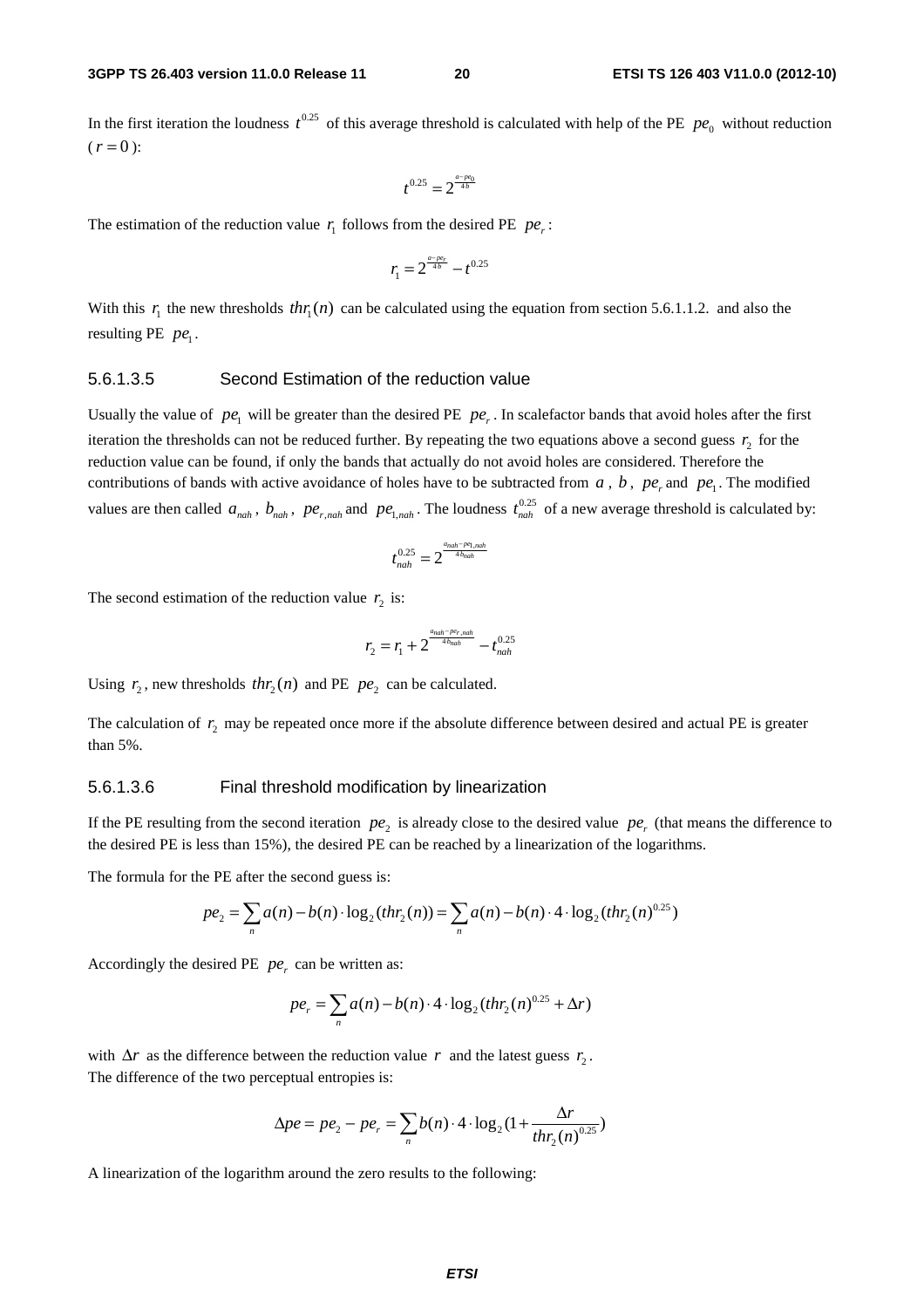$$
\Delta pe \approx \frac{4}{\Delta r \cdot \ln(2)} \sum_{n} \frac{b(n)}{thr_2(n)^{0.25}}
$$

Now the difference of the total PE can be divided among the individual bands, that actuallly do not avoid holes:

$$
\Delta sfbPe(n) = \frac{b(n)}{thr_2(n)^{0.25}} \cdot \frac{1}{normFac} \cdot \Delta pe
$$

with

$$
normFac = \sum_{n} \frac{b(n)}{thr_2(n)^{0.25}}
$$

For each band a final modification of the threshold is performed:

$$
thr_{3}(n) = thr_{2}(n) \cdot 2^{\Delta sfbPe(n)/b(n)}
$$

#### 5.6.1.3.7 Further perceptual entropy reduction

If the conditions for section 5.6.1.3.6. can not be reached, i.e. the actual perceptual entropy  $pe_1$ , exceeds the desired  $pe_r$  by more than 15%, then it seems that the constraints given by the minum requirements  $minSNR(n)$  or the number of bands with active avoidance of holes are too strong for the desired PE.

In a first step the values of  $minSNR(n)$  are limited to a maximum value of 1dB starting from the scalefactor band with the highest frequency. By doing so, thresholds can be increased and the perceptual entropy will decrease.

If the actual perceptual entropy is still too large after having changed  $minSNR(n)$  for the whole spectrum, more spectral holes have to be allowed. In case of M/S stereo always the scalefactor band of the channel with less energy is now quantized to zero. Afterwards for mono and stereo subsequently bands with low engergies get erased. Therefore the bands are partitioned into four categories with different energy levels. Starting from the highest band all bands falling in the category with the lowest category get erased. This process is eventually repeated with the next energy categories, until the resulting perceptual entropy is as small as the desired value of  $pe_{n}$ .

#### 5.6.1.3.8 Possible failures

In general the difference of the resulting perceptual entropy to the desired *pe*<sub>*i*</sub> is negligible. The described algorithm works fine for reasonable combinations of bitrate, samplerate and bandwidth. Normally inaccuracies especially in the relation between the perceptual entropy and the really used bits, can be balanced out by the bitreservoir. But there is no guarantee that there are always enough bits available to fulfill the requirements of the increased threshold. For measures that are available to avoid an abort of the encoder in such cases, see section 5.6.4 .

#### 5.6.2 Scalefactor determination

The scalefactors determine the quanization step size for each scalefactor band. By changing the scalefactor, the quantization noise will be controlled. The equation for the quantization of the spectral coefficients is:

$$
X_{quant}(k) = \text{sgn}\left(X(k)\right) \cdot \text{int}\left(\left|\left|X(k)\right| \cdot 2^{\frac{1}{4}\cdot \text{scf - globalGain}}\right)^{\frac{3}{4}} + \text{MAGIC\_NUMBER}\right)
$$

*MAGIC NUMBER* is defined to 0.4054 and  $X(k)$  is one of the spectral coefficients that is calculated from the MDCT filterbank. In the following three steps of combined scalefactor determination and quantization, always  $scfGain(n) = globalGain - scf(n)$  is calculated. Only at the end, scalefactors  $scf(n)$  and the *globalGain* values are derived from the values for  $\mathit{scfGain}(n)$ .

The formula for the inverse quantization is: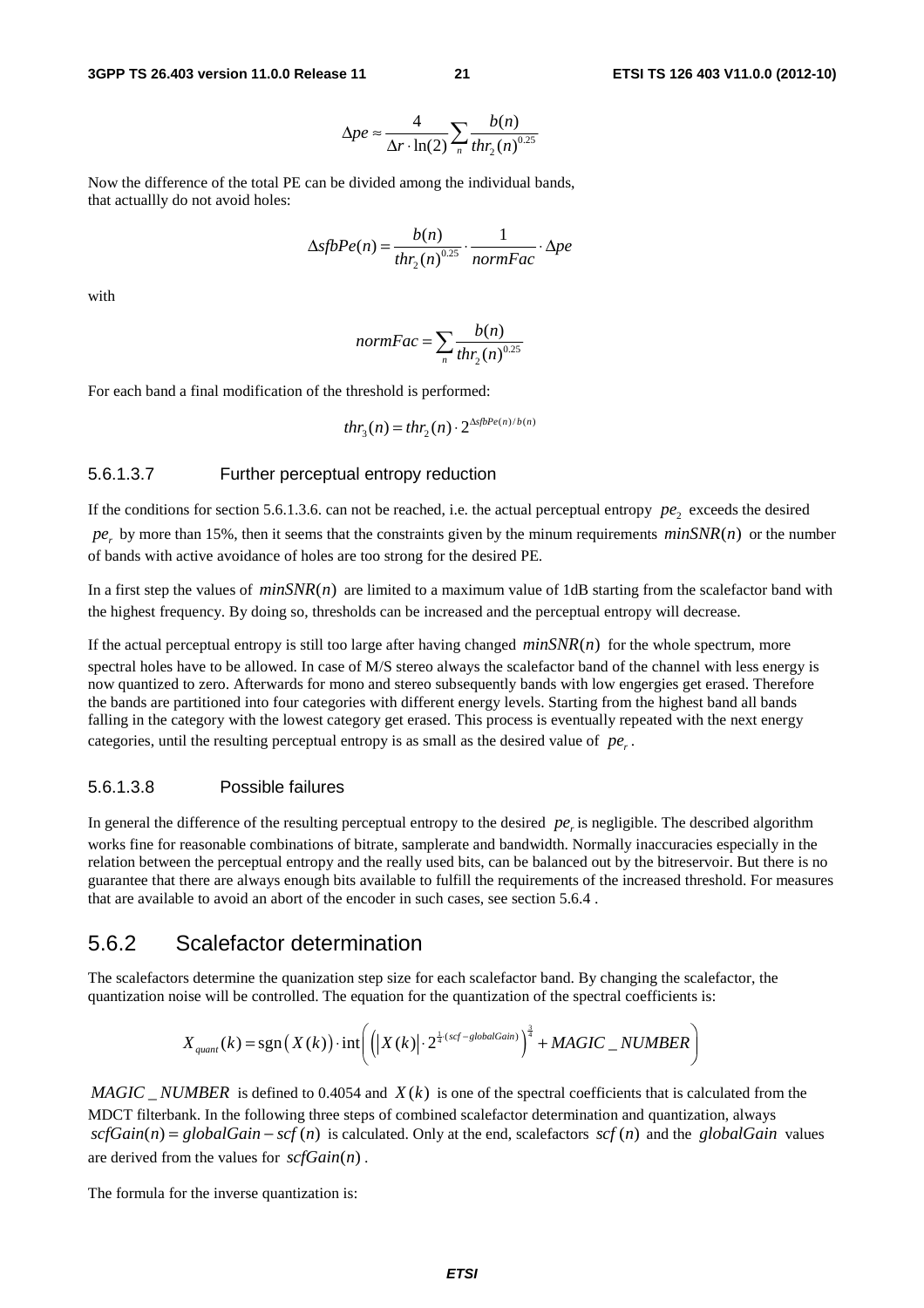$$
X_{\text{invquant}}(k) = \text{sgn}\left(X_{\text{quant}}(k)\right) \cdot \left|X_{\text{quant}}(k)\right|^{\frac{4}{3}} \cdot 2^{-\frac{1}{4}\cdot (scf -\text{globalGain})}
$$

It is needed for calculating the quantization noise.

#### 5.6.2.1 Scalefactor Estimation

A first guess of  $\text{scfGain}(n)$  that results in quantization noise approximately equal to the threshold  $\text{thr}(n)$  is given by the following equation:

$$
scfGain(n) = floor(8.8585 \cdot (lg(6.75 \cdot thr_r(n)) - lg(fac(n)))
$$

with the form factor  $(n+1) - 1$  $(n)$  $(n) = \sum_{k=1}^{\infty} \sqrt{X(k)}$ *kOffset n k kOffset n*  $\text{ffac}(n) = \sum_{x} \sqrt{|X(k)|}$ +1)−  $=\sum_{k=koffset(n)}^{\infty} \sqrt{|X(k)|}$  that is also needed by the calculation of the perceptual entropy (see 5.6.1.1.3. ).

#### 5.6.2.2 Scalefactor Improvement by Quantization

The following steps of scalefactor changes include always a quantization and inverse quantization procedure to be able to calculate and compare the quantization error. The equation for the distortion is:

$$
sfbDist(n) = \sum_{k = kOffset(n)}^{kOffset(n+1)-1} \left(X(k) - X_{invariant}(k)\right)^2
$$

After quantizing with the scalefactor value calculated in 5.6.2.1, the resulting distortion  $s\{bDist(n)\}$  may be greater than the threshold  $thr(x)$ . By trying increased and decreased values for  $scfGain(n)$  a lower distortion is searched for. If the distortion was already below the threshold, a search will only be done for smaller values of  $scfGain(n)$  to try to further improve the distortion.

#### 5.6.2.3 Scalefactor Difference Reduction

Above each scale factor band is treated individually. The next algorithms take into acount that finally the difference of the scalefactors will be encoded. A smaller difference between two adjacent scale factors costs less bits.

In a first step it is searched for single scalefactor bands, where the number of bits gained by using a smaller  $scfGain(n)$  is greater than the estimated increased bit demand for the noiseless coding of the quantized spectral coefficients. The estimation of needed bits for the noiseless coding is based on the equation for the perceptual entropy:

$$
ldRatio = \log_2(en(n)) - 0.375 \cdot scfGain(n)
$$
\n
$$
nBits_{estim} = \n\begin{cases}\n0.7 \cdot nLines \cdot l dRatio & \text{for} \quad l dRatio \ge c1 \\
0.7 \cdot nLines \cdot (c2 + c3 \cdot l dRatio) & \text{for} \quad l dRatio < c1\n\end{cases}
$$

with  $c1 = \log_2(8)$ ,  $c2 = \log_2(2.5)$ ,  $c3 = 1 - c2/c1$ . With *nl* the estimated number of lines that won't be zero after the quantization is meant. This number has already been calculated during the adaptation of the thresholds to the bitrate, for a definition of *nl* see 5.6.1.1.3.

If such a band is found and in addition the quantization error is smaller, the new value for  $\mathcal{S}\mathcal{C}\mathcal{G}\mathcal{C}\mathcal{C}$  is accepted.

In a second assimilation step the same procedure as above is repeated but now trying to increase the  $\mathcal{S}\mathcal{C}\mathcal{G}\mathcal{C}\mathcal{C}$ values for a complete region of scale factor bands instead of improving only single bands.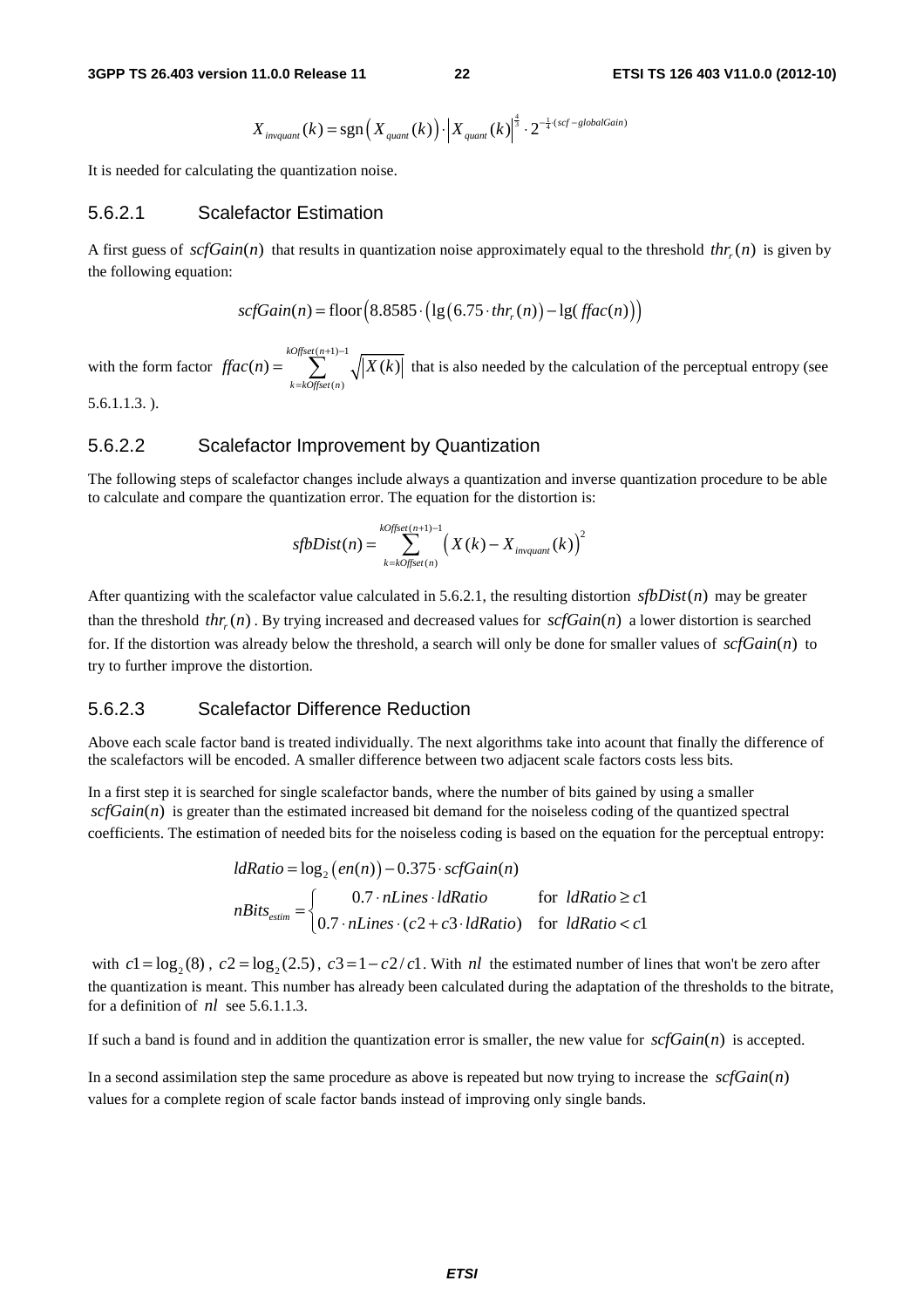#### 5.6.2.4 Final scalefactor determination

The conversion from  $\text{scfGain}(n)$  to scalefactor values  $\text{scf}(n)$  and a value for *globalGain* is done after limitation of the maximum scalefactor difference to a value of 60. This is achieved by limiting all values of  $\mathcal{SC}Gain(n)$  to a maximum allowed value of *minScfGain* + 60 with *minScfGain* as the minium over all bands.

The value for *globalGain* is now chosen as the maximum of all  $scfGain(n)$  values and the scalefactors result in:

$$
scf(n) = globalGain - scfGain(n)
$$

### 5.6.3 Noiseless coding

Coding of the quantized spectral coefficients is done by the noiseless coding. The encoder uses a so called greedy merge algorithm to segment the 1024 coefficients of a frame into section and to find the best huffman codebook for each section. For the sectioning and the huffman codebooks see [2].

### 5.6.4 Out of Bits Prevention

Only after the MDCT values are quantized according to the increased thresholds  $thr(n)$  and after the following noiseless coding, the number of really needed bits is counted. If this number is too high, the number of bits have to be reduced. This is achieved by increasing the global gain value and a new quantization of the whole spectrum plus additional noiseless coding in a loop until the bit demand is small enough to match the constraints of the bitreservoir.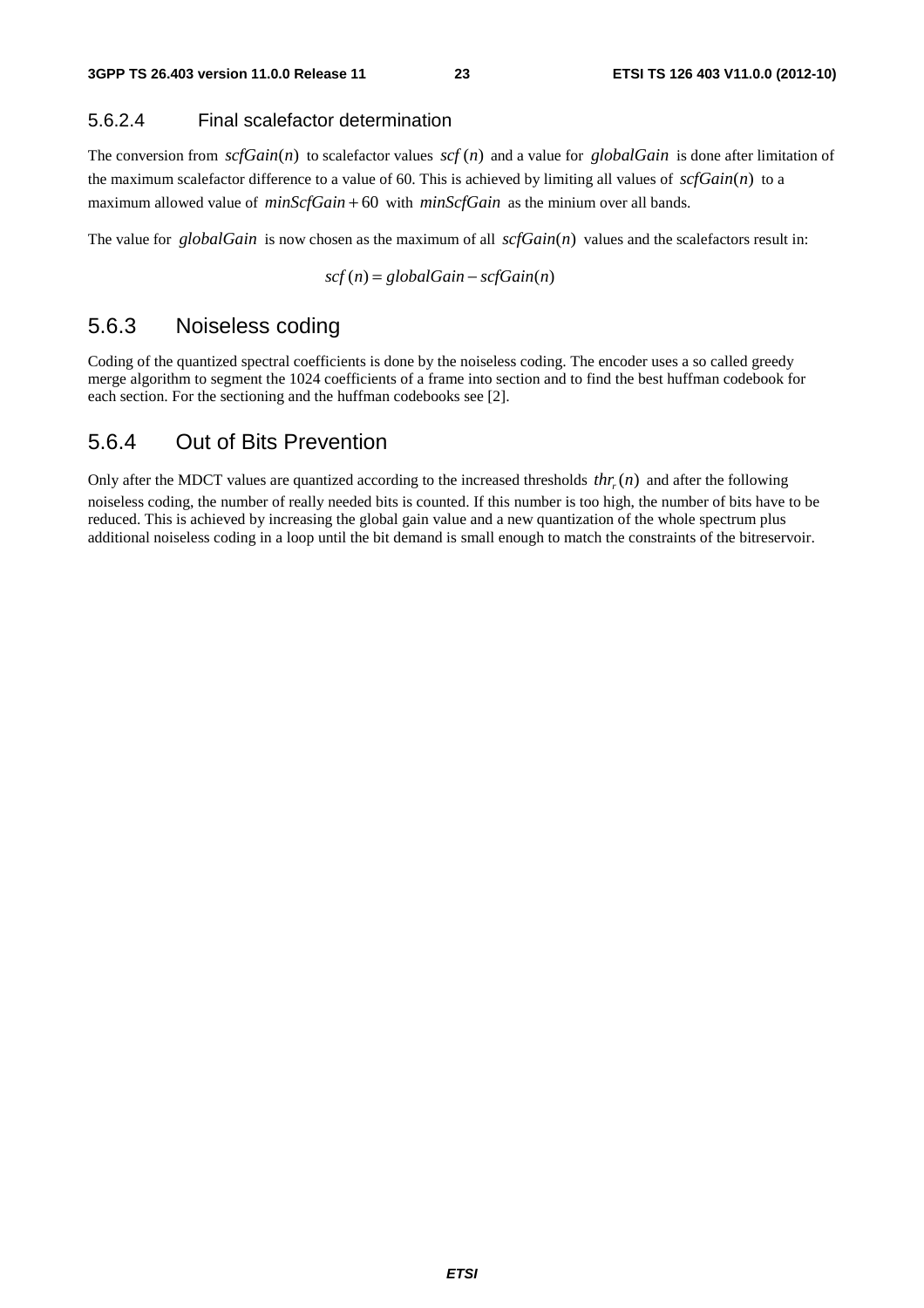# Annex A (informative): Change history

| <b>Change history</b> |    |                    |           |  |                                                    |              |            |
|-----------------------|----|--------------------|-----------|--|----------------------------------------------------|--------------|------------|
| Date                  |    | TSG SA#   TSG Doc. | <b>CR</b> |  | <b>Rev Subiect/Comment</b>                         | <b>l</b> Old | <b>New</b> |
| 2004-09               | 25 | SP-040635          |           |  | Approved at SA#25 Plenary                          | 2.0.0        | 6.0.0      |
| 2006-06               | 32 | SP-060360          | 0002      |  | Modification of written specification: Change of   | 6.0.0        | 7.0.0      |
|                       |    |                    |           |  | encoder bitrate border for Parametric Stereo usage |              |            |
| 2008-12               | 42 |                    |           |  | Version for Release 8                              | 7.0.0        | 8.0.0      |
| 2009-12               | 46 |                    |           |  | Version for Release 9                              | 8.0.0        | 9.0.0      |
| 2011-03               | 51 |                    |           |  | Version for Release 10                             | 9.0.0        | 10.0.0     |
| 2012-09               | 57 |                    |           |  | Version for Release 11                             | 10.0.0       | 11.0.0     |